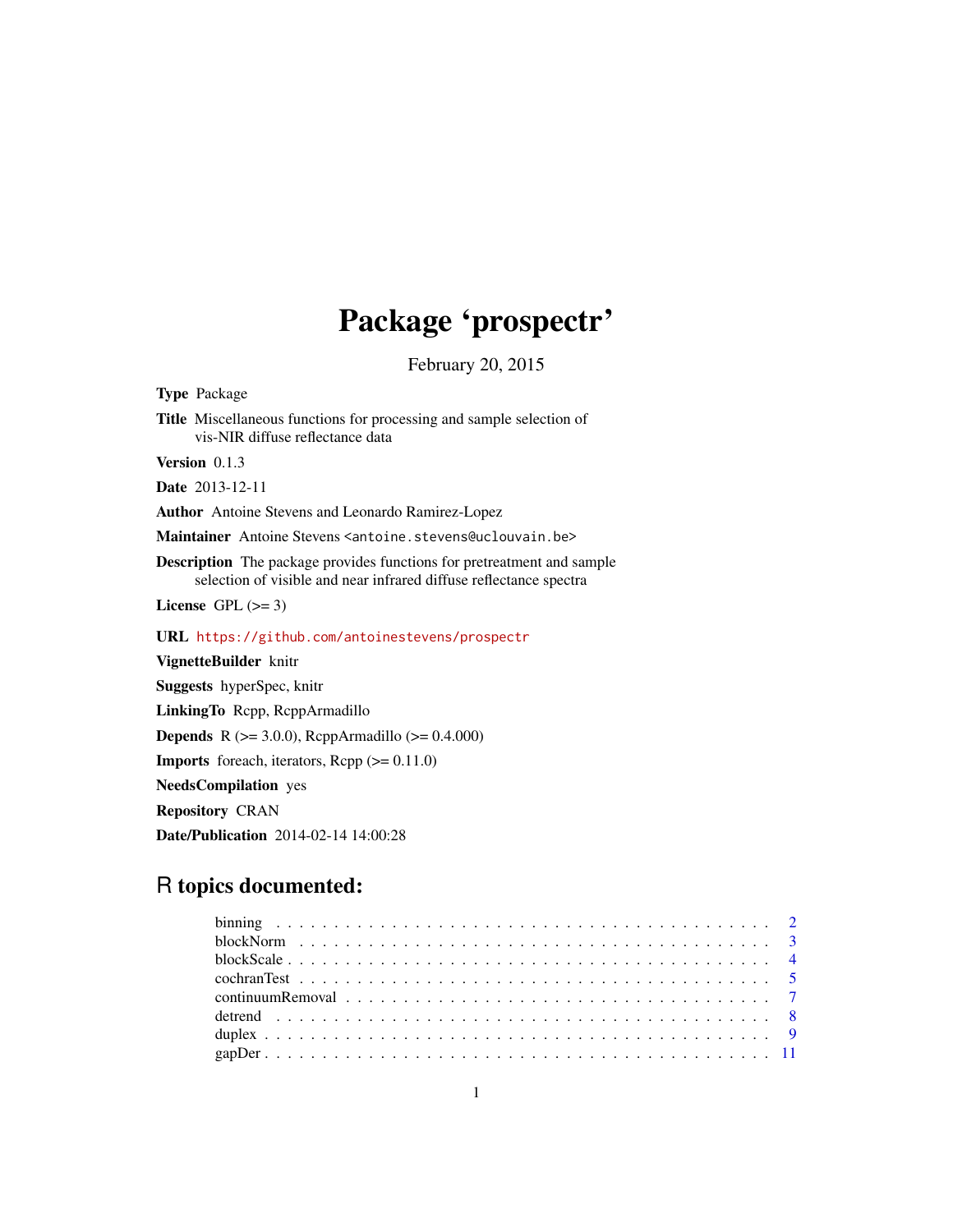#### <span id="page-1-0"></span>2 binning the contract of the contract of the contract of the contract of the contract of the contract of the contract of the contract of the contract of the contract of the contract of the contract of the contract of the

|       | standard Normal Variate $\ldots$ , $\ldots$ , $\ldots$ , $\ldots$ , $\ldots$ , $\ldots$ , $\ldots$ , $\ldots$ , $\ldots$ , $\ldots$ , $\ldots$ , $\ldots$ |    |
|-------|-----------------------------------------------------------------------------------------------------------------------------------------------------------|----|
| Index |                                                                                                                                                           | 32 |

<span id="page-1-1"></span>binning *Signal binning*

# Description

Compute average values of a signal in pre-determined bins (col-wise subsets). The bin size can be determined either directly or by specifying the number of bins. Sometimes called boxcar transformation in signal processing

#### Usage

binning(X,bins,bin.size)

# Arguments

| X        | numeric data. frame, matrix or vector to process |
|----------|--------------------------------------------------|
| bins     | number of bins                                   |
| bin.size | desired size of the bins                         |

# Value

a matrix or vector with average values per bin

# Author(s)

Antoine Stevens & Leonardo Ramirez-Lopez

# See Also

[sgolayfilt](#page-0-0), [savitzkyGolay](#page-25-1), [movav](#page-15-1), [gapDer](#page-10-1), [continuumRemoval](#page-6-1)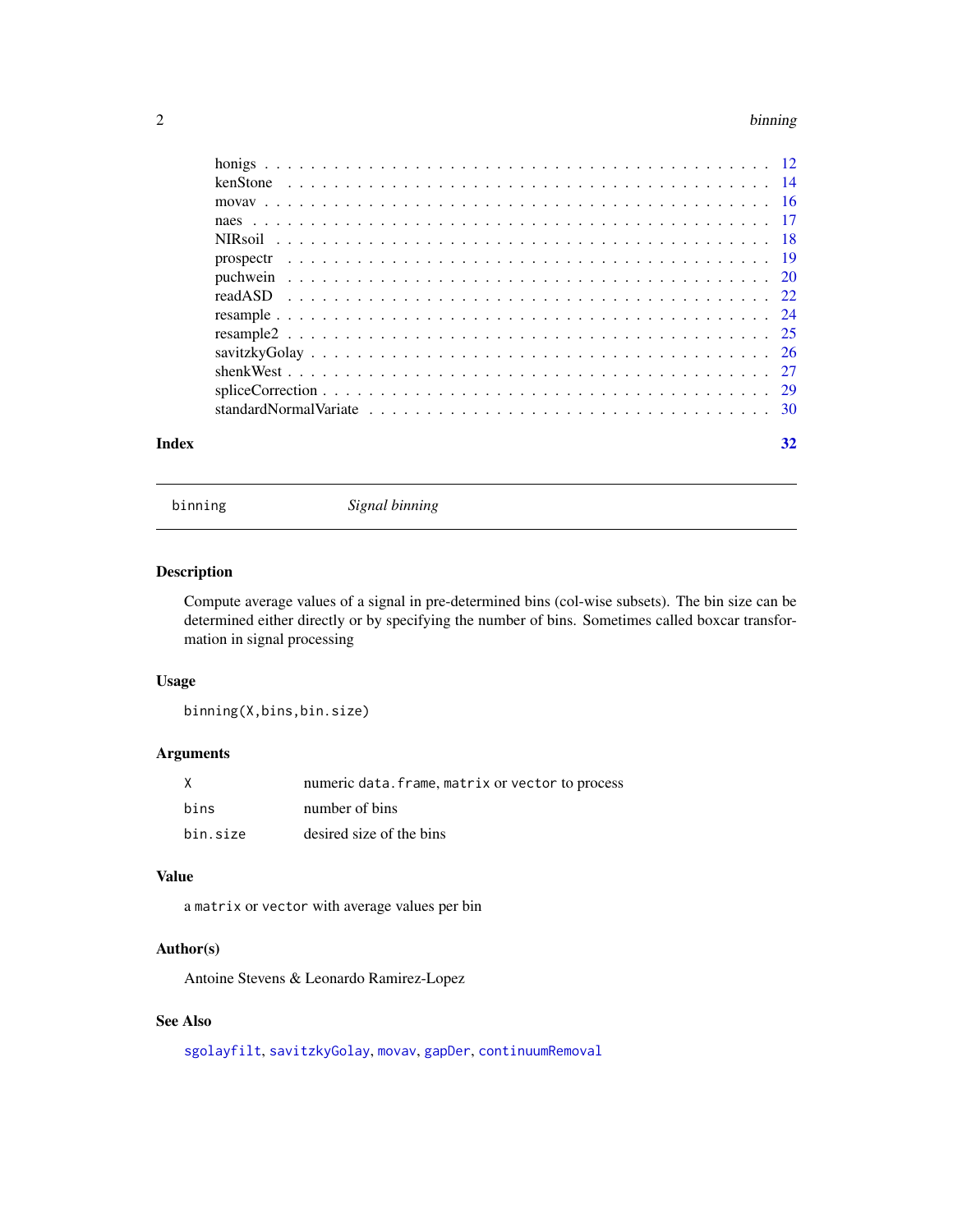#### <span id="page-2-0"></span>blockNorm 3

#### Examples

```
data(NIRsoil)
spc <- 1/10^NIRsoil$spc # conversion to reflectance
wav <- as.numeric(colnames(spc))
matplot(wav,t(spc[1:5,]),type='l',xlab='Wavelength /nm',ylab='Reflectance') # 5 first spectra
binned <- binning(spc,bin.size=20)
matpoints(as.numeric(colnames(binned)),t(binned[1:5,]),pch=1:5) # bin means
binned <- binning(spc,bins=20)
dim(binned) # 20 bins
matplot(wav,t(spc[1:5,]),type='l',xlab='Wavelength /nm',ylab='Reflectance') # 5 first spectra
matpoints(as.numeric(colnames(binned)),t(binned[1:5,]),pch=1:5) # bin means
```
<span id="page-2-1"></span>blockNorm *Sum of squares block weighting*

#### Description

Sum of squares block weighting: allows to scale blocks of variables, but keeping the relative weights of the variables inside a block.

# Usage

blockNorm(X,targetnorm=1)

#### Arguments

|            | data. frame or matrix to transform                               |
|------------|------------------------------------------------------------------|
| targetnorm | desired sum of squares for a block of variables (default $= 1$ ) |

#### Details

The function computes a scaling factor, which, multiplied by the input matrix, produces a matrix with a pre–determined sum of squares.

# Value

a list with components Xscaled, the scaled matrix and f, the scaling factor

# Note

This is a R port of the 'MBnorm.m' function of the MB matlab toolbox by Fran van den Berg ([http:](http://www.models.life.ku.dk/~courses/MBtoolbox/mbtmain.htm) [//www.models.life.ku.dk/~courses/MBtoolbox/mbtmain.htm](http://www.models.life.ku.dk/~courses/MBtoolbox/mbtmain.htm))

# Author(s)

Antoine Stevens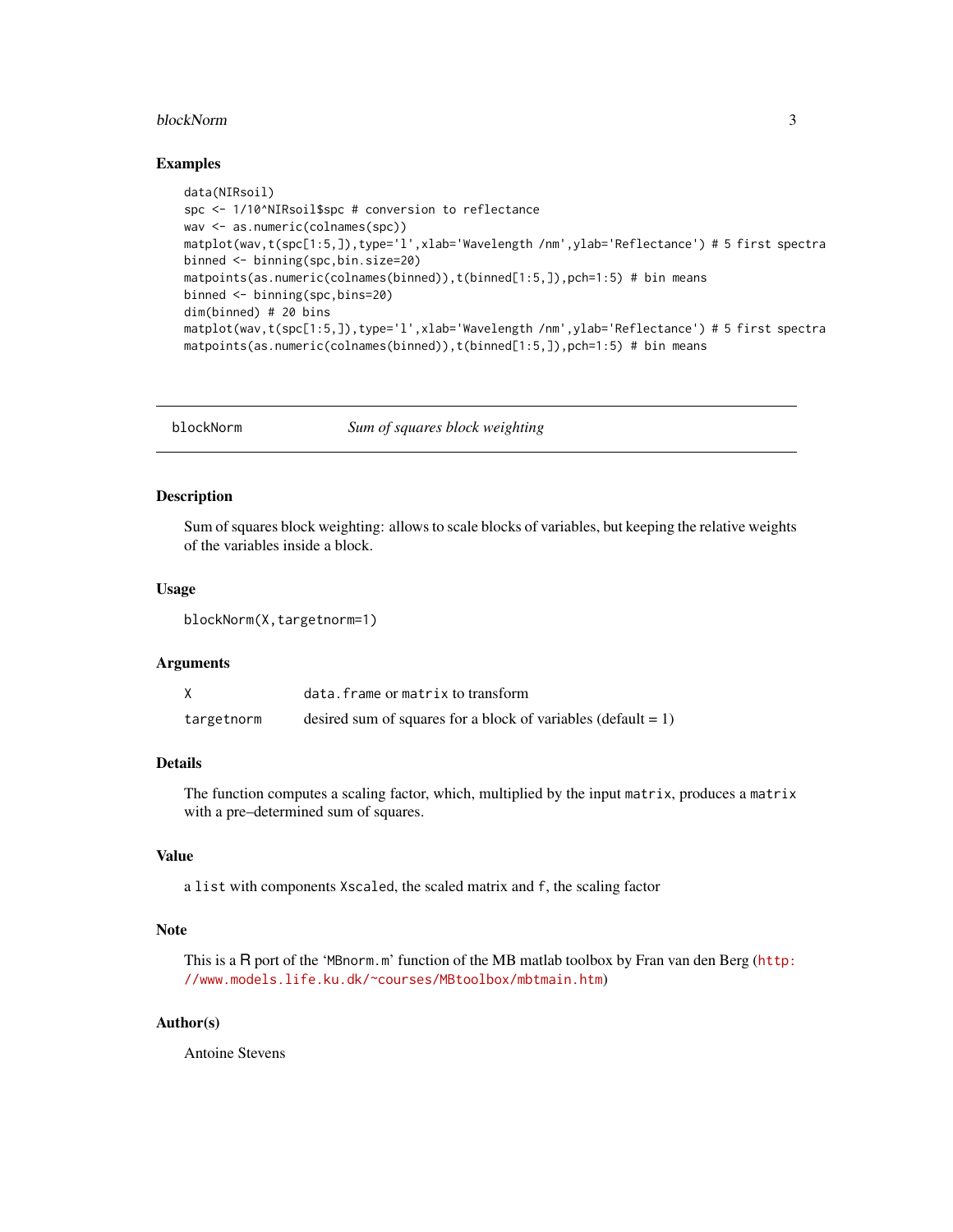#### <span id="page-3-0"></span>References

Eriksson, L., Johansson, E., Kettaneh, N., Trygg, J., Wikstrom, C., and Wold, S., 2006. Multi- and Megavariate Data Analysis. MKS Umetrics AB.

#### See Also

[blockScale](#page-3-1), [standardNormalVariate](#page-29-1), [detrend](#page-7-1)

# Examples

```
X <- matrix(rnorm(100),ncol=10)
# Block normalize to sum of square = 1
res <- blockNorm(X,1)
sum(res$Xscaled^2) # check
```
<span id="page-3-1"></span>blockScale *Hard or soft block scaling*

# Description

Hard or soft block scaling of a spectral matrix to constant group variance. In multivariate calibration, block scaling is used to down-weight variables, when one block of variables dominates other blocks. With hard block scaling, the variables in a block are scaled so that the sum of their variances equals 1. Wen soft block scaling is used, the variables are scaled such that the sum of variable variances is equal to the square root of the number of variables in a particular block.

# Usage

```
blockScale(X,type='hard',sigma2=1)
```
# Arguments

| X      | data.frame or matrix to transform                                                                                                |
|--------|----------------------------------------------------------------------------------------------------------------------------------|
| type   | type of block scaling: 'hard' or 'soft'                                                                                          |
| sigma2 | desired total variance of a block (ie sum of the variances of all variables, default<br>$= 1$ ), applicable when type $=$ 'hard' |

#### Value

a list with Xscaled, the scaled matrix and f, the scaling factor

#### Author(s)

Antoine Stevens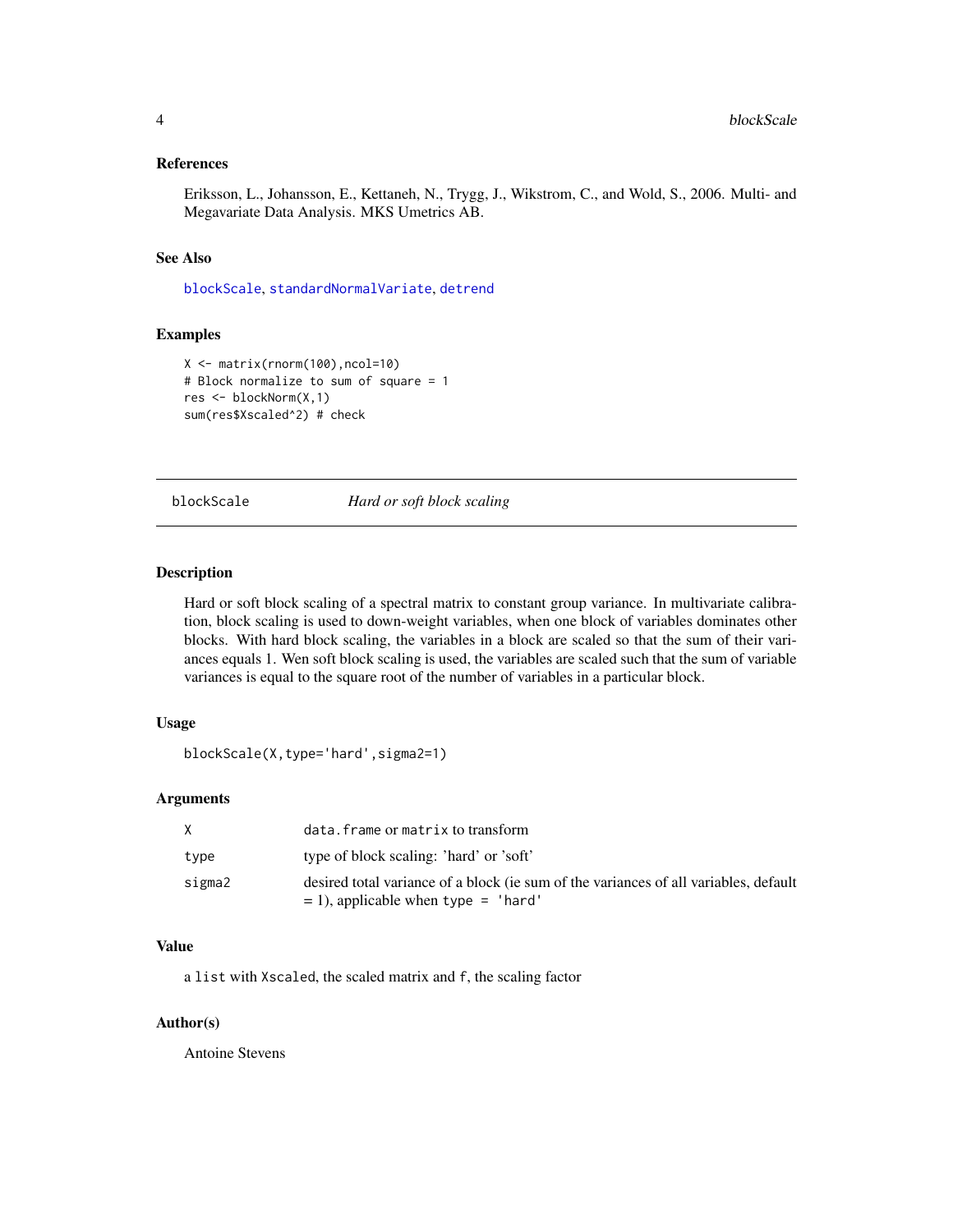#### <span id="page-4-0"></span>cochranTest 5

#### References

Eriksson, L., Johansson, E., Kettaneh, N., Trygg, J., Wikstrom, C., and Wold, S., 2006. Multi- and Megavariate Data Analysis. MKS Umetrics AB.

#### See Also

[blockNorm](#page-2-1), [standardNormalVariate](#page-29-1), [detrend](#page-7-1)

#### Examples

```
X <- matrix(rnorm(100),ncol=10)
# Hard block scaling
res <- blockScale(X)
apply(res$Xscaled,2,var) # sum of column variances == 1
```
<span id="page-4-1"></span>cochranTest *Cochran* C *Test*

#### Description

Detects and removes replicate outliers in data series based on the Cochran *C* test for homogeneity in variance.

#### Usage

```
cochranTest(X,id,fun='sum',alpha=0.05)
```
#### Arguments

|       | input data. frame or matrix                                         |
|-------|---------------------------------------------------------------------|
| id    | factor of the replicate identifiers                                 |
| fun   | function to aggregate data: 'sum' (default), 'mean', 'PC1' or 'PC2' |
| alpha | <i>p</i> -value of the Cochran C test                               |

#### Details

The Cochran *C* test is test whether a single estimate of variance is significantly larger than a a group of variances. It can be computed as:

$$
RMSD = \sqrt{\frac{1}{n} \sum_{i=1}^{n} (y_i - \ddot{y}_i)^2}
$$

where  $y_i$  is the value of the side variable of the *i*th sample,  $\ddot{y}_i$  is the value of the side variable of the nearest neighbor of the *i*th sample and  $n$  is the total number of observations

For multivariate data, the variance  $S_i^2$  can be computed on aggregated data, using a summary function (fun argument) such as sum, mean, or first principal components ('PC1' and 'PC2').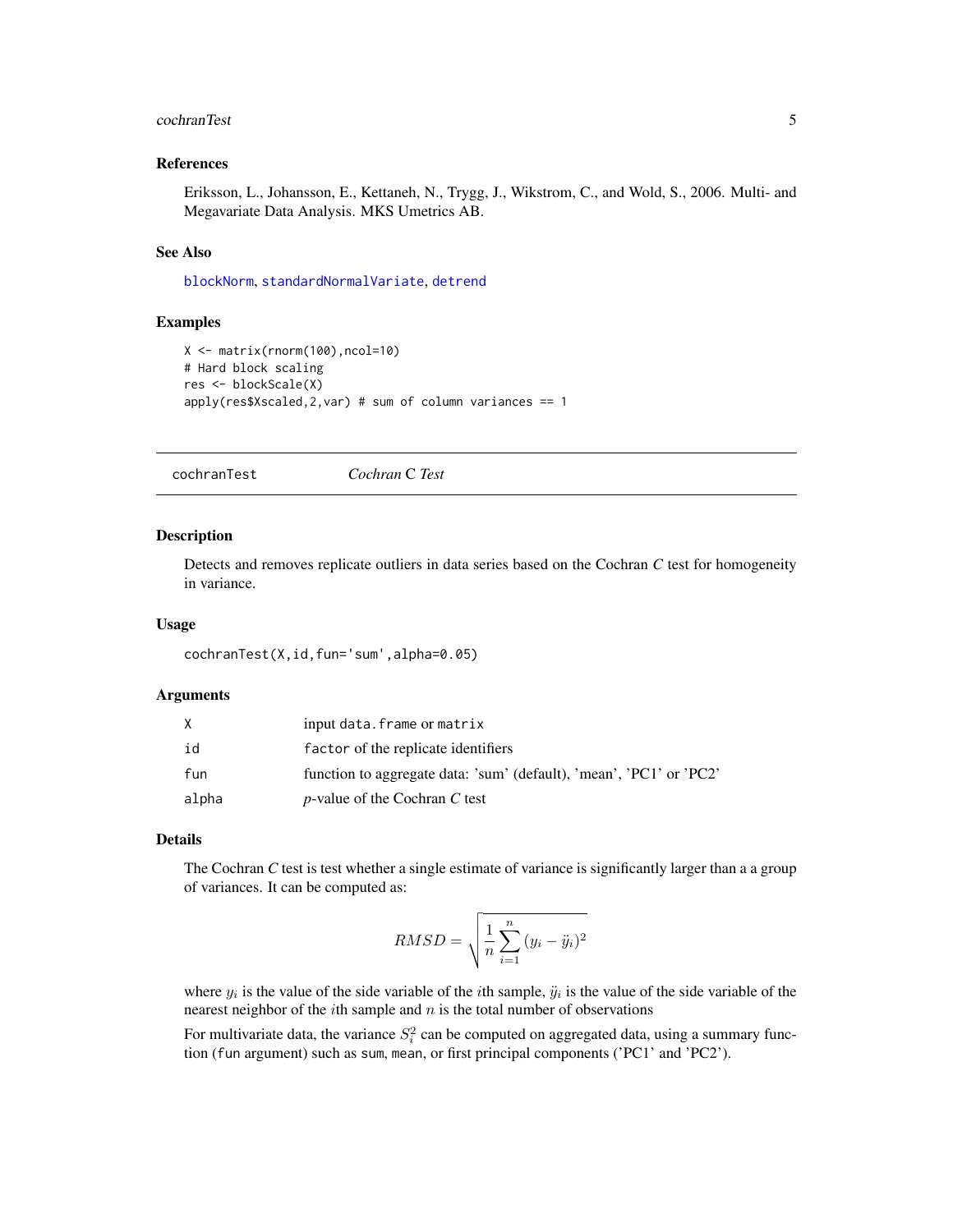An observation is considered to have an outlying variance if the Cochran *C* statistic is higher than an upper limit critical value  $C_{UL}$  which can be evaluated with ('t Lam, 2010):

$$
C_{UL}(\alpha, n, N) = \left[1 + \frac{N - 1}{F_c(\alpha/N, (n - 1), (N - 1)(n - 1))}\right]^{-1}
$$

where  $\alpha$  is the *p*-value of the test, *n* is the (average) number of replicates and  $F_c$  is the critical value of the Fisher's F ratio.

The replicates with outlying variance are removed and the test can be applied iteratively until no outlying variance is detected under the given *p*-value. Such iterative procedure is implemented in cochranTest, allowing the user to specify whether a set of replicates should be removed or not from the dataset by graphical inspection of the outlying replicates. The user has then the possibility to (i) remove all replicates at once, (ii) remove one or more replicates by giving their indices or (iii) remove nothing.

#### Value

a list with components:

- 'X' input matrix from which outlying observations (rows) have been removed
- 'outliers' numeric vector giving the row indices of the input data that have been flagged as outliers

#### Note

The test assumes a balanced design (i.e. data series have the same number of replicates).

#### Author(s)

Antoine Stevens

#### References

Centner, V., Massart, D.L., and De Noord, O.E., 1996. Detection of inhomogeneities in sets of NIR spectra. Analytica Chimica Acta 330, 1-17.

R.U.E. 't Lam (2010). Scrutiny of variance results for outliers: Cochran's test optimized. Analytica Chimica Acta 659, 68-84.

[http://en.wikipedia.org/wiki/Cochran's\\_C\\_test](http://en.wikipedia.org/wiki/Cochran)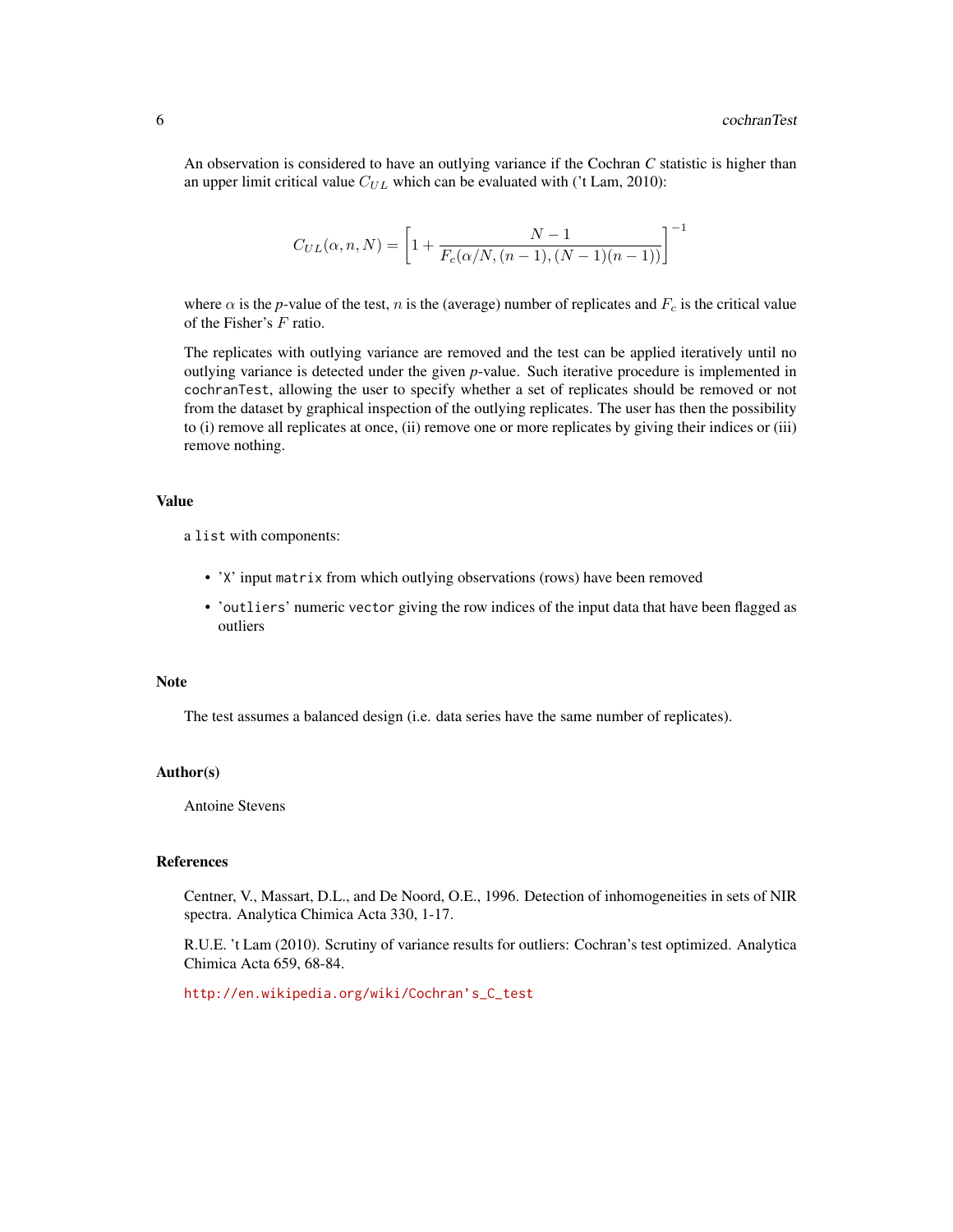#### <span id="page-6-1"></span><span id="page-6-0"></span>Description

Compute the continuum removed values of a data matrix, data.frame, or vector as implemented in ENVI

#### Usage

continuumRemoval(X,wav,type,interpol,method)

# Arguments

| $\times$ | numeric data. frame, matrix or vector to process                                          |
|----------|-------------------------------------------------------------------------------------------|
| wav      | optional. numeric vector of band positions                                                |
| type     | type of data: 'R' for reflectance (default), 'A' for absorbance                           |
| interpol | interpolation method between points on the convex hull: 'linear' (default) or<br>'spline' |
| method   | normalization method: 'division' (default) or 'substraction' (see details section)        |

#### Details

The continuum removal technique was introduced by Clark and Roush (1984) as a method to highlight energy absorption features of minerals. It can be viewed as a way to perform albedo normalization. The algorithm find points lying on the convex hull (local maxima or envelope) of a spectrum, connects the points by linear or spline interpolation and normalizes the spectrum by dividing (or substracting) the input data by the interpolated line.

#### Value

a matrix or vector with the filtered signal(s)

#### Author(s)

Antoine Stevens

# References

Clark, R.N., and Roush, T.L., 1984. Reflectance Spectroscopy: Quantitative Analysis Techniques for Remote Sensing Applications. J. Geophys. Res. 89, 6329-6340.

# See Also

[sgolayfilt](#page-0-0), [savitzkyGolay](#page-25-1), [movav](#page-15-1), [gapDer](#page-10-1), [binning](#page-1-1)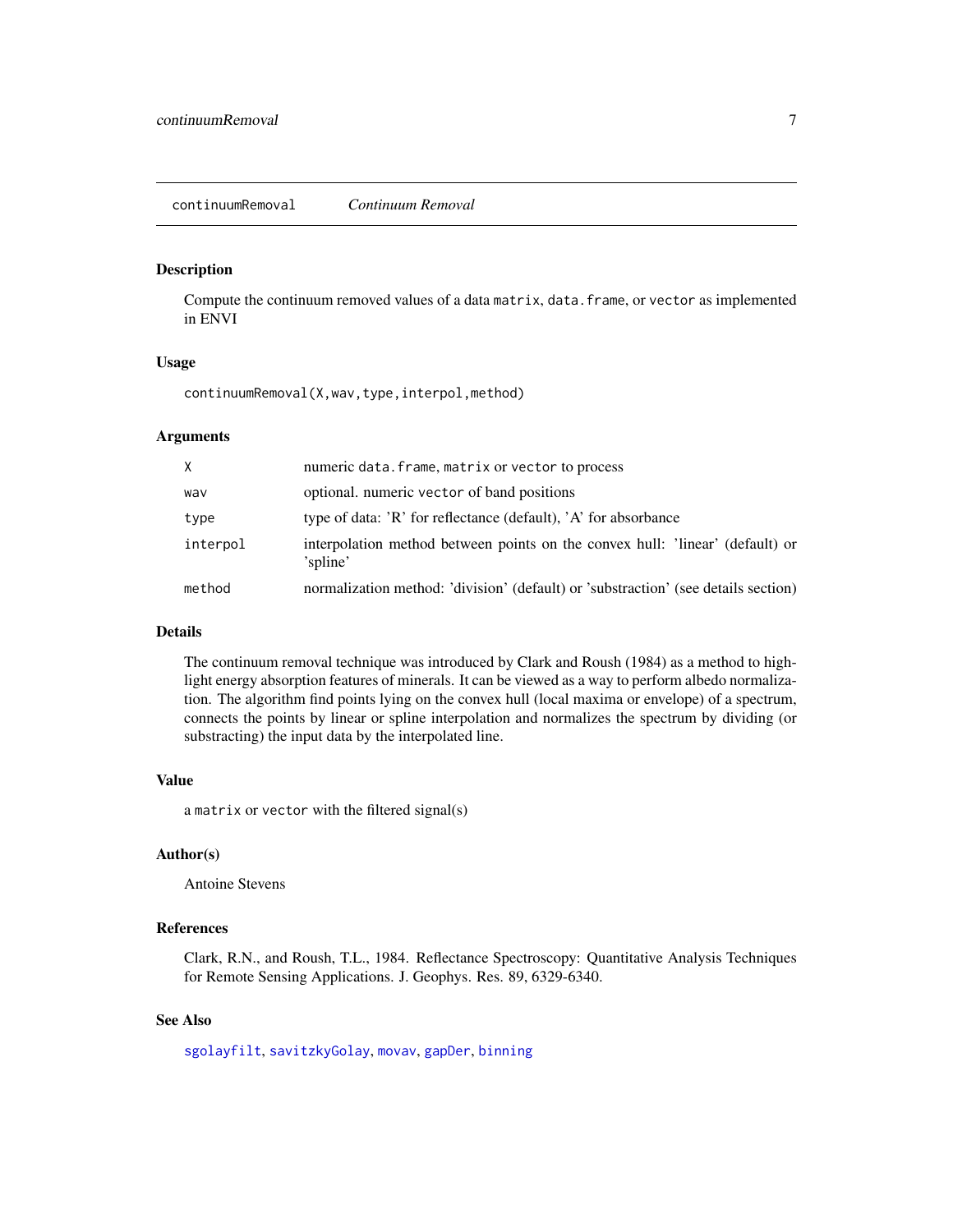## Examples

```
data(NIRsoil)
wav <- as.numeric(colnames(NIRsoil$spc))
# plot of the 10 first abs spectra
matplot(wav,t(NIRsoil$spc[1:10,]),type='l',ylim=c(0,.6),xlab='Wavelength /nm',ylab='Abs')
# type = 'A' is used for absorbance spectra
cr <- continuumRemoval(NIRsoil$spc,wav,type='A')
matlines(wav,t(cr[1:10,]))
```
<span id="page-7-1"></span>

detrend *Detrend transformation*

# Description

Normalizes each row of an input data.frame or matrix by applying a SNV transformation followed by fitting a second order linear model and returning the fitted residuals.

# Usage

detrend(X,wav)

#### Arguments

|     | numeric data. frame, matrix or vector to process |
|-----|--------------------------------------------------|
| wav | wavelengths/ band centers                        |

# Details

The detrend is a row-wise transformation that allows to correct for wavelength-dependent scattering effects (variations in curvilinearity). A second-degree polynomial is fit through each spectrum:

$$
x_i = a\lambda^2 + b\lambda + c + e_i
$$

were  $x_i$  is the spectrum,  $\lambda$  is the wavelength vector, a, b, c are estimated by least square, and  $e_i$  are the residuals of the least square fit. Then, a detrend spectrum corresponds to:

$$
x*_i = x_i - (a\lambda^2 + b\lambda + c = e_i)
$$

#### Value

a matrix or vector with detrend values

#### Author(s)

Antoine Stevens

<span id="page-7-0"></span>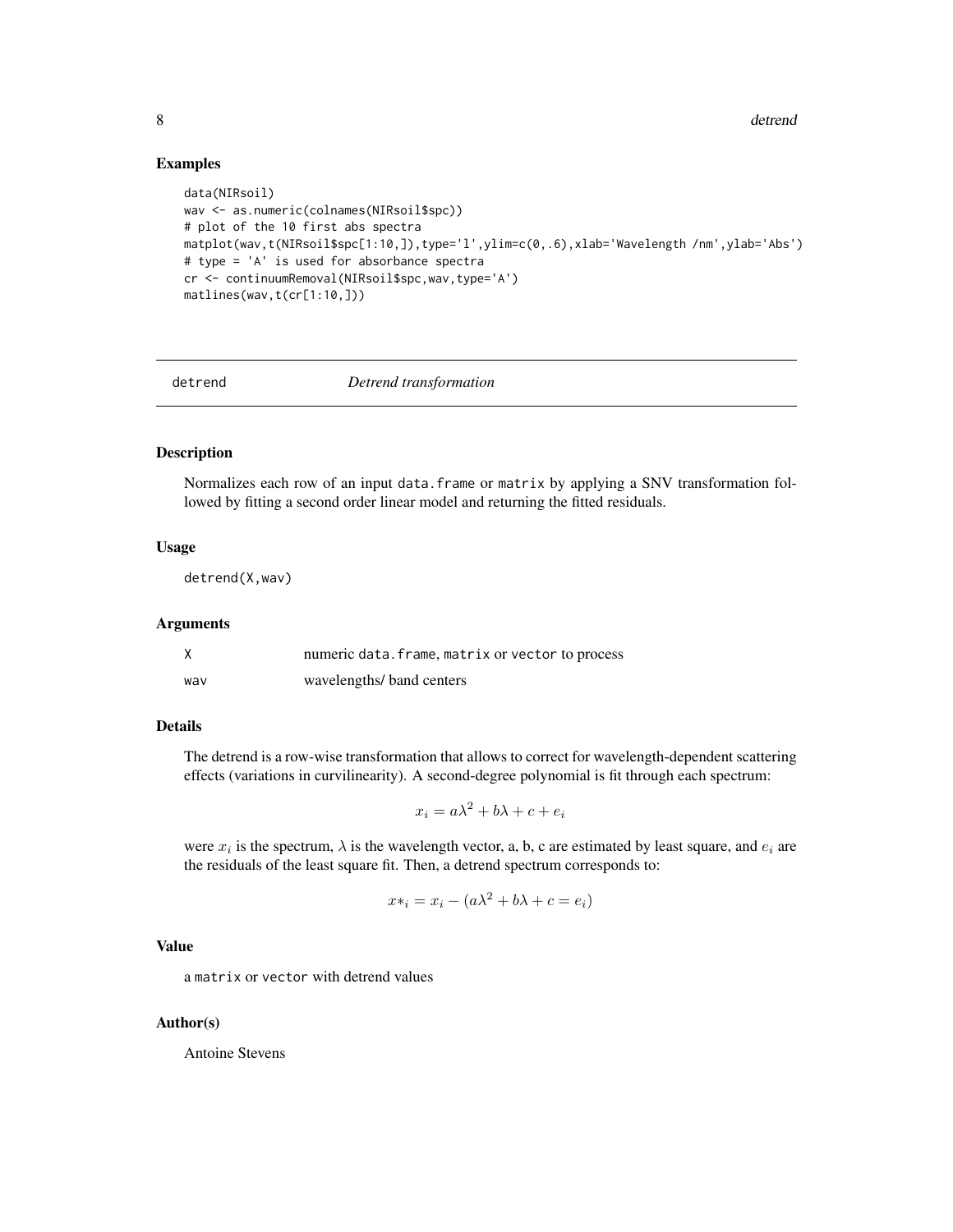#### <span id="page-8-0"></span>duplex **9** and the contract of the contract of the contract of the contract of the contract of the contract of the contract of the contract of the contract of the contract of the contract of the contract of the contract of

# References

Barnes RJ, Dhanoa MS, Lister SJ. 1989. Standard normal variate transformation and de-trending of near-infrared diffuse reflectance spectra. Applied spectroscopy, 43(5): 772-777.

#### See Also

[standardNormalVariate](#page-29-1), [blockScale](#page-3-1), [blockNorm](#page-2-1)

#### Examples

```
data(NIRsoil)
wav <- as.numeric(colnames(NIRsoil$spc))
spc <- 1/10^NIRsoil$spc # conversion to reflectance
opar <- par(no.readonly = TRUE)
par(mfrow=c(2,1),mar=c(4,4,2,2))
matplot(wav,t(spc[1:10,]),type='l',xlab='',ylab='Reflectance') # plot of the 10 first spectra
mtext('Raw spectra')
det <- detrend(spc,wav)
matplot(wav,t(det[1:10,]),type='l',xlab='Wavelength /nm',ylab='Reflectance')
mtext('Detrend spectra')
par(opar)
```
<span id="page-8-1"></span>duplex *DUPLEX algorithm for calibration sampling*

#### Description

Select calibration samples from a large multivariate data using the DUPLEX algorithm

#### Usage

duplex(X,k,metric,pc,group,.center = TRUE,.scale = FALSE)

#### Arguments

| $\times$ | amatrix                                                                                                                                                                                                                                                                                                                                                                                      |
|----------|----------------------------------------------------------------------------------------------------------------------------------------------------------------------------------------------------------------------------------------------------------------------------------------------------------------------------------------------------------------------------------------------|
| k        | number of calibration/validation samples                                                                                                                                                                                                                                                                                                                                                     |
| metric   | distance metric to be used: 'euclid' (Euclidean distance) or 'mahal' (Maha-<br>lanobis distance, default).                                                                                                                                                                                                                                                                                   |
| рc       | optional. If not specified, distance are computed in the Euclidean space. Al-<br>ternatively, distance are computed in the principal component score space and<br>pc is the number of principal components retained. If $pc < 1$ , the number of<br>principal components kept corresponds to the number of components explaining<br>at least (pc $\star$ 100) percent of the total variance. |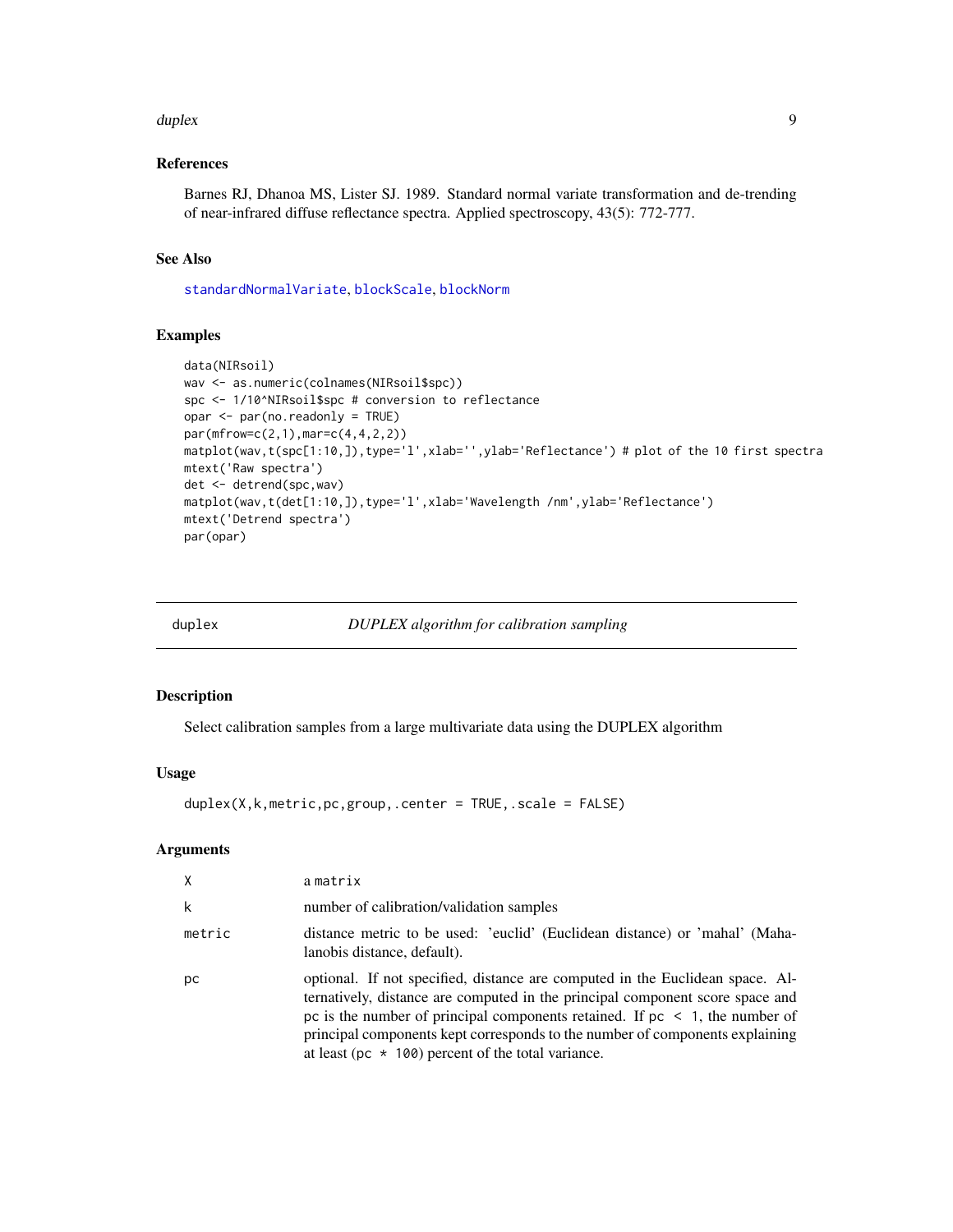<span id="page-9-0"></span>

| group   | An optional factor (or vector that can be coerced to a factor by as factor) of<br>length equal to $nrow(X)$ , giving the identifier of related observations (e.g. sam-<br>ples of the same batch of measurements, of the same origin, or of the same soil<br>profile). When one observation is selected by the procedure all observations of<br>the same group are removed together and assigned to the calibration/validation<br>sets. This allows to select calibration and validation samples that are indepen-<br>dent from each other. |
|---------|---------------------------------------------------------------------------------------------------------------------------------------------------------------------------------------------------------------------------------------------------------------------------------------------------------------------------------------------------------------------------------------------------------------------------------------------------------------------------------------------------------------------------------------------|
| .center | logical value indicating whether the input matrix should be centered before Prin-<br>cipal Component Analysis. Default set to TRUE.                                                                                                                                                                                                                                                                                                                                                                                                         |
| scale.  | logical value indicating whether the input matrix should be scaled before Prin-<br>cipal Component Analysis. Default set to FALSE.                                                                                                                                                                                                                                                                                                                                                                                                          |

# Details

The DUPLEX algorithm is similar to the Kennard-Stone algorithm (see [kenStone](#page-13-1)) but allows to select both calibration and validation points that are independent. Similarly to the Kennard-Stone algorithm, it starts by selecting the pair of points that are the farthest apart. They are assigned to the calibration sets and removed from the list of points. Then, the next pair of points which are farthest apart are assigned to the validation sets and removed from the list. In a third step, the procedure assigns each remaining point alternatively to the calibration and validation sets based on the distance to the points already selected. Similarly to the Kennard-Stone algorithm, the default distance metric used by the procedure is the Euclidean distance, but the Mahalanobis distance can be used as well using the pc argument (see [kenStone](#page-13-1)).

# Value

a list with components:

- 'model' numeric vector giving the row indices of the input data selected for calibration
- 'test' numeric vector giving the row indices of the input data selected for validation
- 'pc' if the pc argument is specified, a numeric matrix of the scaled pc scores

#### Author(s)

Antoine Stevens & Leonardo Ramirez–Lopez

#### References

Kennard, R.W., and Stone, L.A., 1969. Computer aided design of experiments. Technometrics 11, 137-148.

Snee, R.D., 1977. Validation of regression models: methods and examples. Technometrics 19, 415-428.

# See Also

[kenStone](#page-13-1), [honigs](#page-11-1), [shenkWest](#page-26-1), [naes](#page-16-1)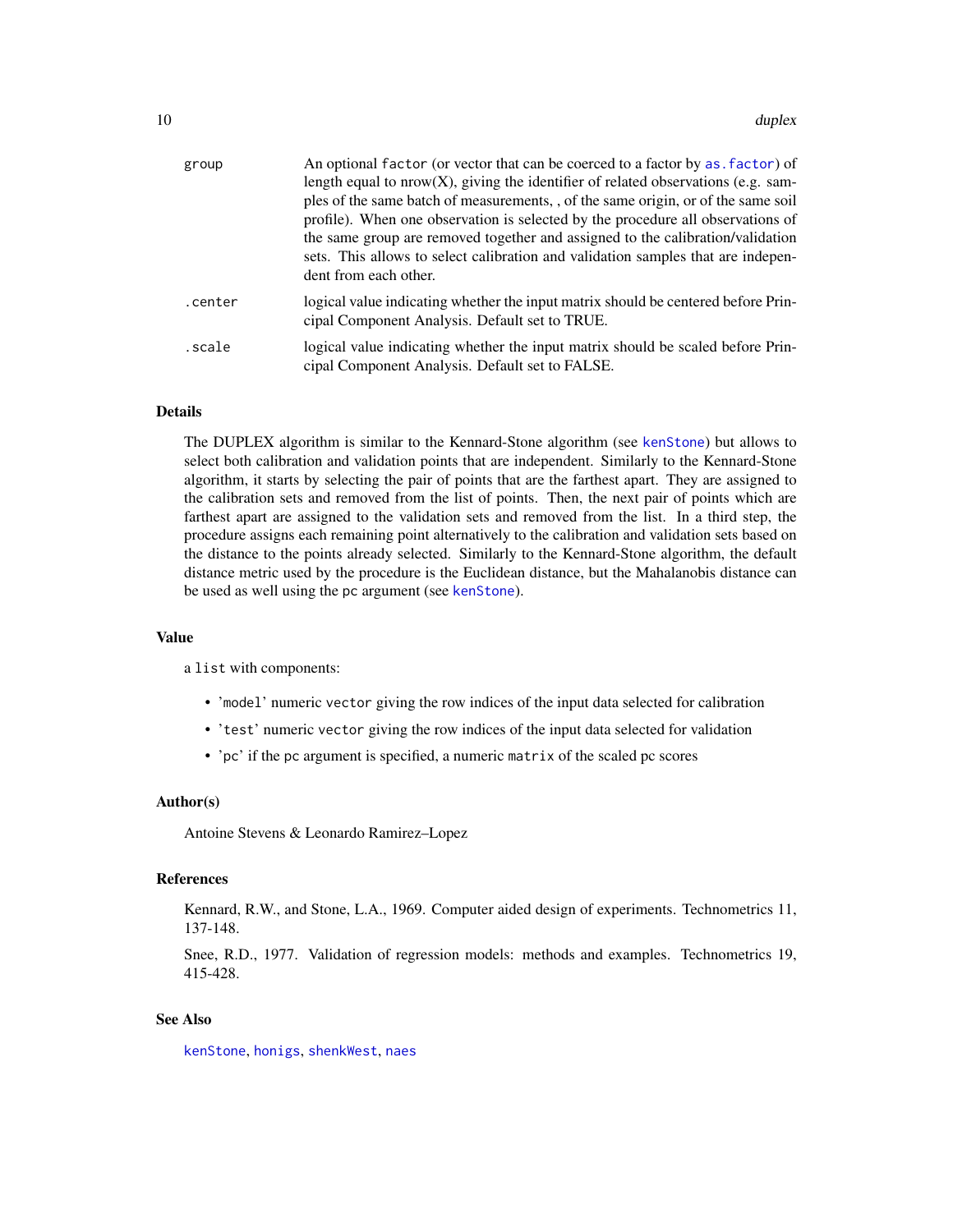#### <span id="page-10-0"></span>gapDer and the state of the state of the state of the state of the state of the state of the state of the state of the state of the state of the state of the state of the state of the state of the state of the state of the

# Examples

```
data(NIRsoil)
sel <- duplex(NIRsoil$spc,k=30,metric='mahal',pc=.99)
plot(sel$pc[,1:2],xlab='PC1',ylab='PC2')
points(sel$pc[sel$model,1:2],pch=19,col=2) # points selected for calibration
points(sel$pc[sel$test,1:2],pch=18,col=3) # points selected for validation
# Test on artificial data
X \le - expand.grid(1:20,1:20) + rnorm(1e5,0,.1)
plot(X[,1],X[,2],xlab='VAR1',ylab='VAR2')
sel <- duplex(X,k=25,metric='mahal')
points(X[sel$model,],pch=19,col=2) # points selected for calibration
points(X[sel$test,],pch=15,col=3) # points selected for validation
```
<span id="page-10-1"></span>

gapDer *Gap-Segment Derivative*

# Description

Gap-Segment derivatives of a data matrix, data.frame or vector

## Usage

 $gapDer(X, m = 1, w = 1, s = 1, delta.wav)$ 

# Arguments

| $\times$  | numeric matrix, data. frame or vector to transform                                                                                              |
|-----------|-------------------------------------------------------------------------------------------------------------------------------------------------|
| m         | order of the derivative, between 1 and 4 (default = 1)                                                                                          |
| W         | filter length (should be odd and $>=1$ ), i.e. the spacing between points over which<br>the derivative is computed                              |
| -S        | segment size, i.e. the range over which the points are averaged (default $= 1$ , i.e.<br>no smoothing corresponding to 'Norris' Gap Derivative) |
| delta.wav | sampling interval (or band spacing)                                                                                                             |

# Details

The sampling interval specified with the delta.wav argument is used for scaling and get numerically correct derivatives.

The convolution function is written in C++/Rcpp for faster computations.

# Value

a matrix or vector with the filtered signal(s)

# Author(s)

Antoine Stevens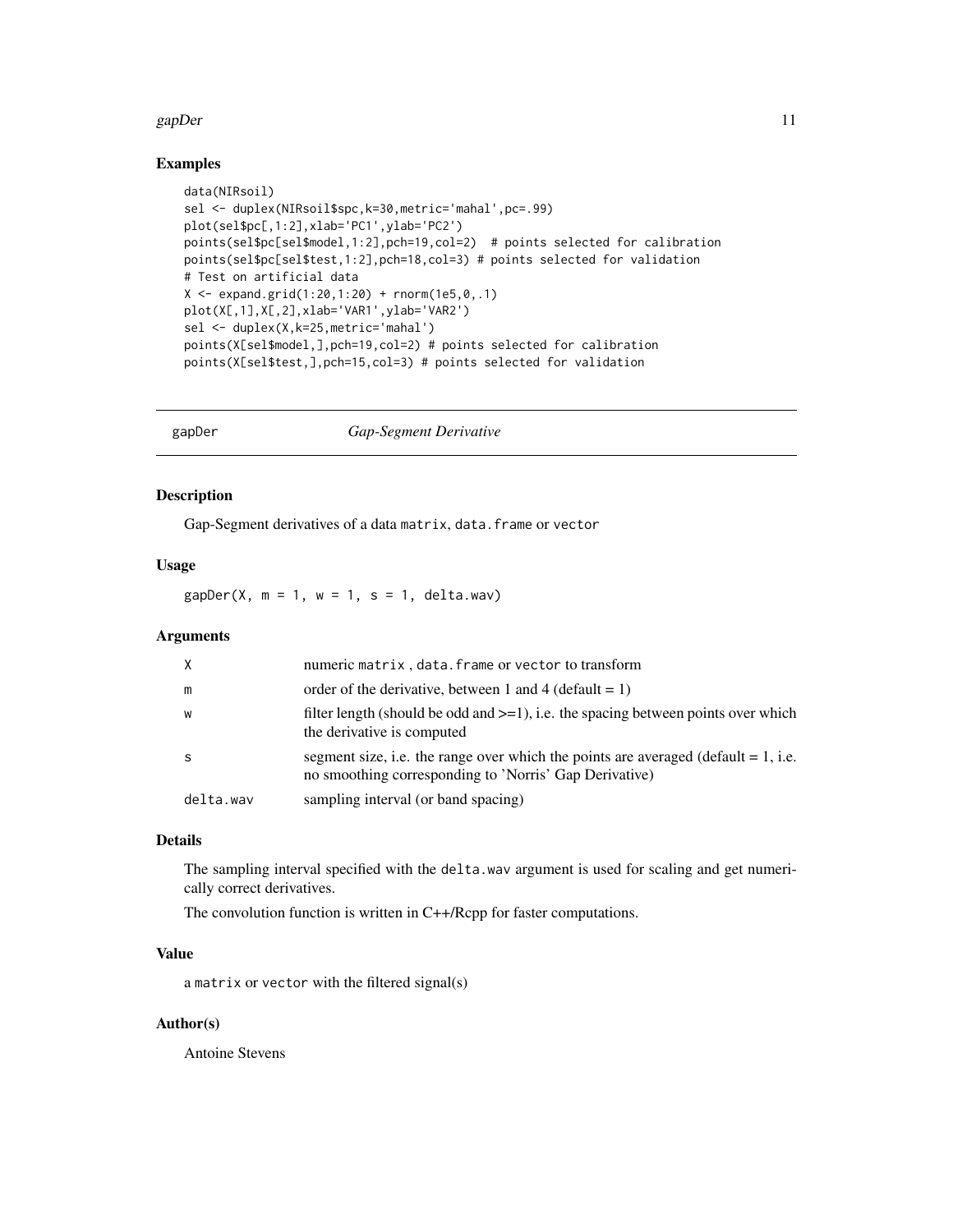12 honigs and the contract of the contract of the contract of the contract of the contract of the contract of the contract of the contract of the contract of the contract of the contract of the contract of the contract of

## References

Hopkins (2002). NIR News 14(5), 10.

#### See Also

[sgolayfilt](#page-0-0), [savitzkyGolay](#page-25-1), [movav](#page-15-1), [binning](#page-1-1), [continuumRemoval](#page-6-1)

# Examples

```
data(NIRsoil)
spc <- 1/10^NIRsoil$spc # conversion to reflectance
opar <- par(no.readonly = TRUE)
par(mfrow=c(2,2),mar=c(4,4,2,2))
# plot of the 10 first spectra
matplot(as.numeric(colnames(spc)),t(spc[1:10,]),
        type='l',xlab='',ylab='Reflectance')
mtext('Raw spectra')
der <- gapDer(spc,m=1,w=1,s = 1,delta.wav=2)
matplot(as.numeric(colnames(der)),t(der[1:10,]),
        type='l',xlab='Wavelength /nm',ylab='gap derivative')
mtext('1st derivative spectra')
der \leq gapDer(spc, m=1, w=11, s = 1, delta.wav=2)
matplot(as.numeric(colnames(der)),t(der[1:10,]),
        type='l',xlab='Wavelength /nm',ylab='gap derivative')
mtext('1st derivative spectra with a window size = 11 nm')
der <- gapDer(spc, m=1, w=11, s = 10, delta.wav=2)
matplot(as.numeric(colnames(der)),t(der[1:10,]),
        type='l',xlab='Wavelength /nm',ylab='gap derivative')
mtext('1st derivative spectra with a window size = 11 nm, smoothing of 10 nm')
par(opar)
```
<span id="page-11-1"></span>honigs *Honigs algorithm for calibration sampling*

#### Description

Select calibration samples from a data matrix or data.frame using the Honings et al. (1985) method

#### Usage

honigs(X,k,type)

#### Arguments

|      | numeric data. frame or matrix with absorbance or continuum-removed re-                                      |
|------|-------------------------------------------------------------------------------------------------------------|
|      | flectance values                                                                                            |
| k    | number of samples to select for calibration                                                                 |
| type | type of data: 'A' for absorbance (default), 'R' for reflectance, 'CR' for continuum-<br>removed reflectance |

<span id="page-11-0"></span>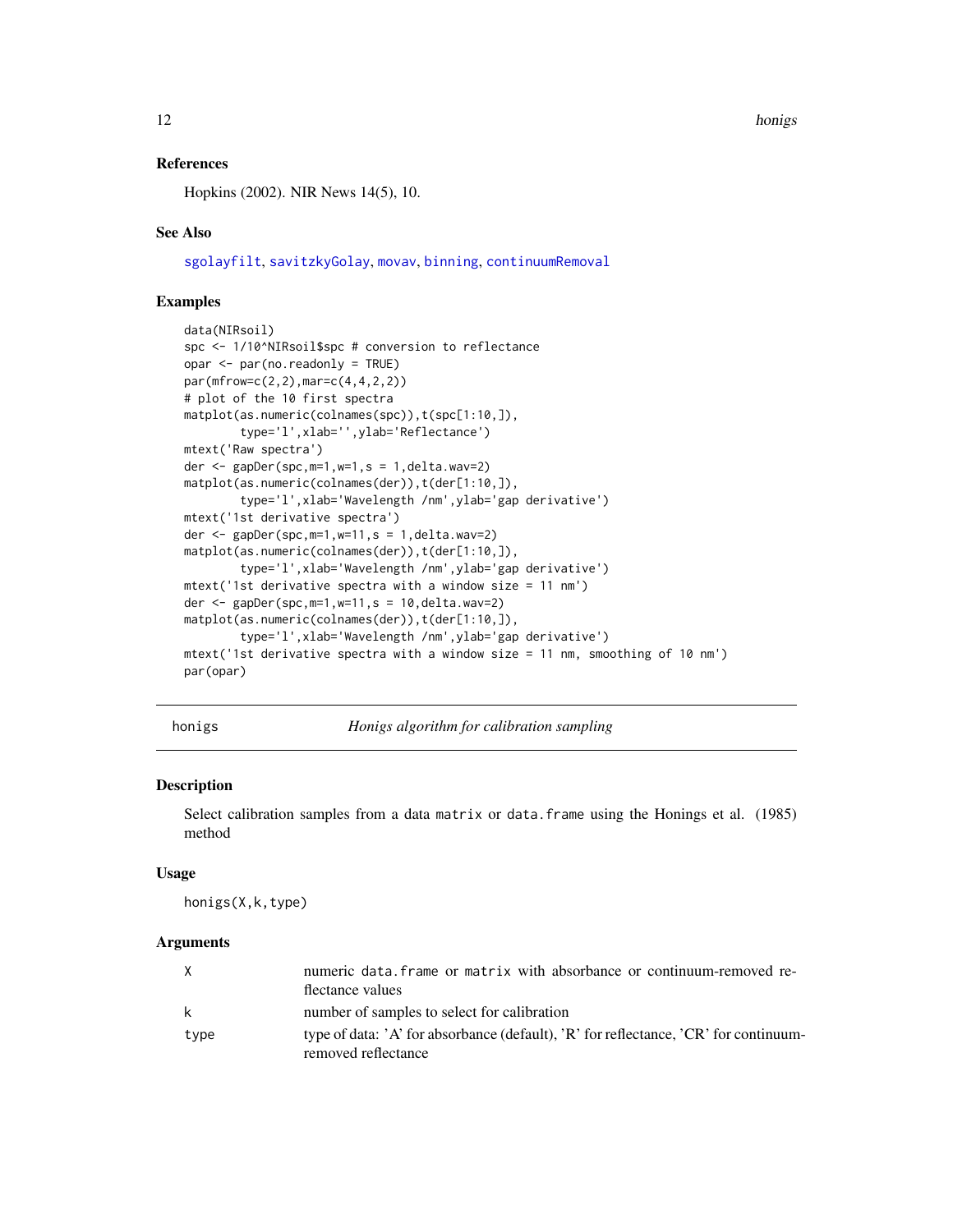#### <span id="page-12-0"></span>honigs and the contract of the contract of the contract of the contract of the contract of the contract of the contract of the contract of the contract of the contract of the contract of the contract of the contract of the

#### Details

The Honigs algorithm is a simple method to select calibration samples based on their absorption features. Absorbance, reflectance and continuum-removed reflectance values (see [continuumRemoval](#page-6-1)) can be used (type argument). The algorithm can be described as follows: let A be a matrix of  $(i \times j)$ absorbance values:

- 1. the observation (row) with the maximum absolute absorbance  $(max(|A|))$  is selected and assigned to the calibration set.
- 2. a vector of weights W is computed as  $A_j/max_A$  where  $A_j$  is the column of A having the maximum absolute absorbance and  $max_A$  is the absorbance value corresponding to the maximum absolute absorbance of A.
- 3. each row  $A_i$  is multiplied by the corresponding weight  $W_i$  and the resulting vector is substracted from the original row  $A_i$ .
- 4. the row of the selected observation and the column with the maximum absolute absorbance is removed from the matrix
- 5. go back to step 1 and repeat the procedure until the desired number of selected samples is reached

The observation with the maximum absorbance is considered to have an unusual composition. The algorithm selects therefore this observation and remove from other samples the selected absorption feature by substraction. Samples with low concentration related to this absorption will then have large negative absorption after the substraction step and hence will be likely to be selected rapidly by the selection procedure as well.

#### Value

a list with components:

- 'model' numeric vector giving the row indices of the input data selected for calibration
- 'test' numeric vector giving the row indices of the remaining observations
- 'bands' indices of the columns used during the selection procedure

#### Note

The selection procedure is sensitive to noisy features in the signal. The number of samples selected k selected by the algorithm cannot be greater than the number of wavelengths.

## Author(s)

Antoine Stevens

# References

Honigs D.E., Hieftje, G.M., Mark, H.L. and Hirschfeld, T.B. 1985. Unique-sample selection via Near-Infrared spectral substraction. Analytical Chemistry, 57, 2299-2303

#### See Also

[kenStone](#page-13-1), [naes](#page-16-1), [duplex](#page-8-1), [shenkWest](#page-26-1)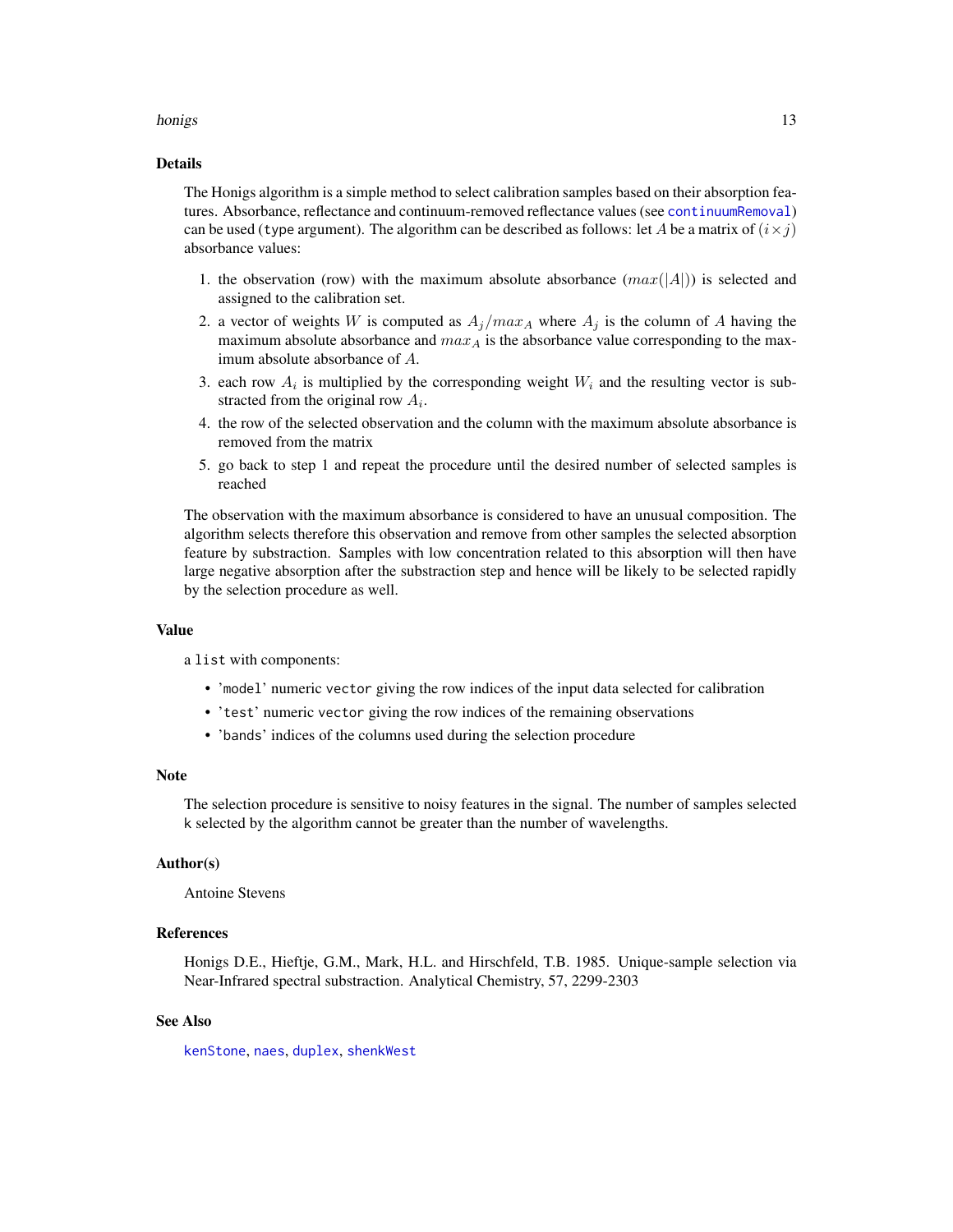# Examples

```
data(NIRsoil)
sel <- honigs(NIRsoil$spc,k=10,type='A')
wav <- as.numeric(colnames(NIRsoil$spc))
# spectral library
matplot(wav,t(NIRsoil$spc),type='l',xlab='wavelength /nm',ylab='Abs',col='grey50')
# plot calibration spectra
matlines(wav,t(NIRsoil$spc[sel$model,]),type='l',xlab='wavelength /nm',ylab='Abs',lwd=2,lty=1)
# add bands used during the selection process
abline(v=wav[sel$bands])
```
<span id="page-13-1"></span>

kenStone *Kennard-Stone algorithm for calibration sampling*

# Description

Select calibration samples from a large multivariate data using the Kennard-Stone algorithm

#### Usage

kenStone(X,k,metric,pc,group,.center = TRUE,.scale = FALSE)

# Arguments

| X       | a numeric matrix                                                                                                                                                                                                                                                                                                                                                                                                                                                                                                            |
|---------|-----------------------------------------------------------------------------------------------------------------------------------------------------------------------------------------------------------------------------------------------------------------------------------------------------------------------------------------------------------------------------------------------------------------------------------------------------------------------------------------------------------------------------|
| k       | number of desired calibration samples                                                                                                                                                                                                                                                                                                                                                                                                                                                                                       |
| metric  | distance metric to be used: 'euclid' (Euclidean distance) or 'mahal' (Maha-<br>lanobis distance, default).                                                                                                                                                                                                                                                                                                                                                                                                                  |
| рc      | optional. If not specified, distance are computed in the Euclidean space. Al-<br>ternatively, distance are computed in the principal component score space and<br>pc is the number of principal components retained. If $pc < 1$ , the number of<br>principal components kept corresponds to the number of components explaining<br>at least (pc $\star$ 100) percent of the total variance.                                                                                                                                |
| group   | An optional factor (or vector that can be coerced to a factor by as, factor) of<br>length equal to $nrow(X)$ , giving the identifier of related observations (e.g. sam-<br>ples of the same batch of measurements,, of the same origin, or of the same<br>soil profile). When one observation is selected by the procedure all observa-<br>tions of the same group are removed together and assigned to the calibration set.<br>This allows to select calibration points that are independent from the remaining<br>points. |
| .center | logical value indicating whether the input matrix should be centered before Prin-<br>cipal Component Analysis. Default set to TRUE.                                                                                                                                                                                                                                                                                                                                                                                         |
| scale.  | logical value indicating whether the input matrix should be scaled before Prin-<br>cipal Component Analysis. Default set to FALSE.                                                                                                                                                                                                                                                                                                                                                                                          |

<span id="page-13-0"></span>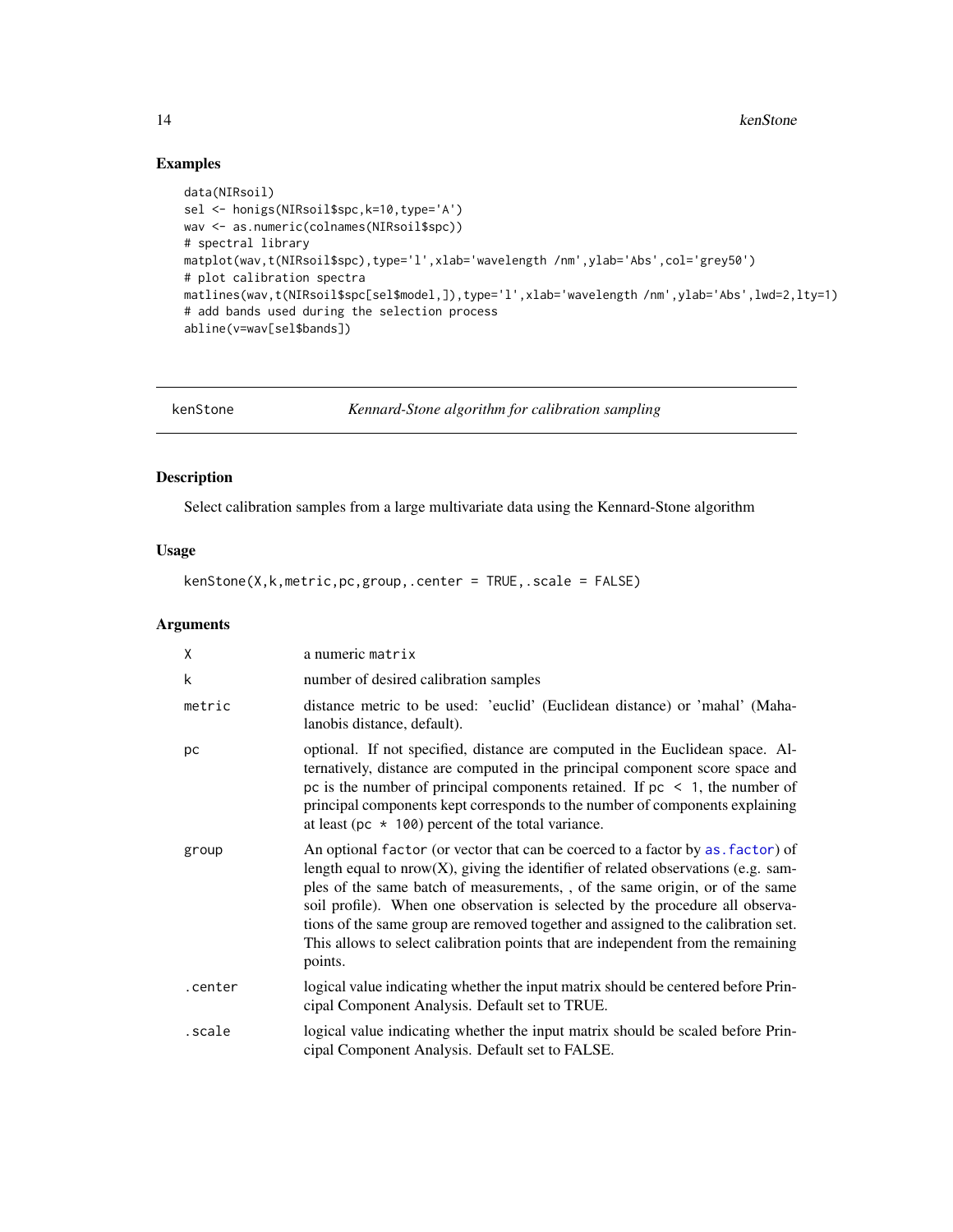#### <span id="page-14-0"></span>kenStone 15

#### Details

The Kennard–Stone algorithm allows to select samples with a uniform distribution over the predictor space (Kennard and Stone, 1969). It starts by selecting the pair of points that are the farthest apart. They are assigned to the calibration set and removed from the list of points. Then, the procedure assigns remaining points to the calibration set by computing the distance between each unassigned points  $i_0$  and selected points i and finding the point  $i_0$  for which:

$$
d_{selected} = \max_{i_0}(\min_i(d_{i,i_0}))
$$

This essentially selects point  $i_0$  which is the farthest apart from its closest neighbors i in the calibration set. The algorithm uses the Euclidean distance to select the points. However, the Mahalanobis distance can also be used. This can be achieved by performing a PCA analysis on the input data and computing the Euclidean distance on the truncated score matrix according to the following definition of the Mahalanobis  $H$  distance:

$$
H_{ij}^{2} = \sum_{a=1}^{A} (\hat{t}_{ia} - \hat{t}_{ja})^{2} / \hat{\lambda}_{a}
$$

where  $t_{ia}$  is the a^th principal component score of point i,  $\hat{t}_{ja}$  is the corresponding value for point j,  $\hat{\lambda}_a$  is the eigenvalue of principal component a and A is the number of principal components included in the computation.

#### Value

a list with components:

- 'model' numeric vector giving the row indices of the input data selected for calibration
- 'test' numeric vector giving the row indices of the remaining observations
- 'pc' if the pc argument is specified, a numeric matrix of the scaled pc scores

#### Author(s)

Antoine Stevens & Leonardo Ramirez-Lopez

#### References

Kennard, R.W., and Stone, L.A., 1969. Computer aided design of experiments. Technometrics 11, 137-148.

#### See Also

[duplex](#page-8-1), [shenkWest](#page-26-1), [naes](#page-16-1), [honigs](#page-11-1)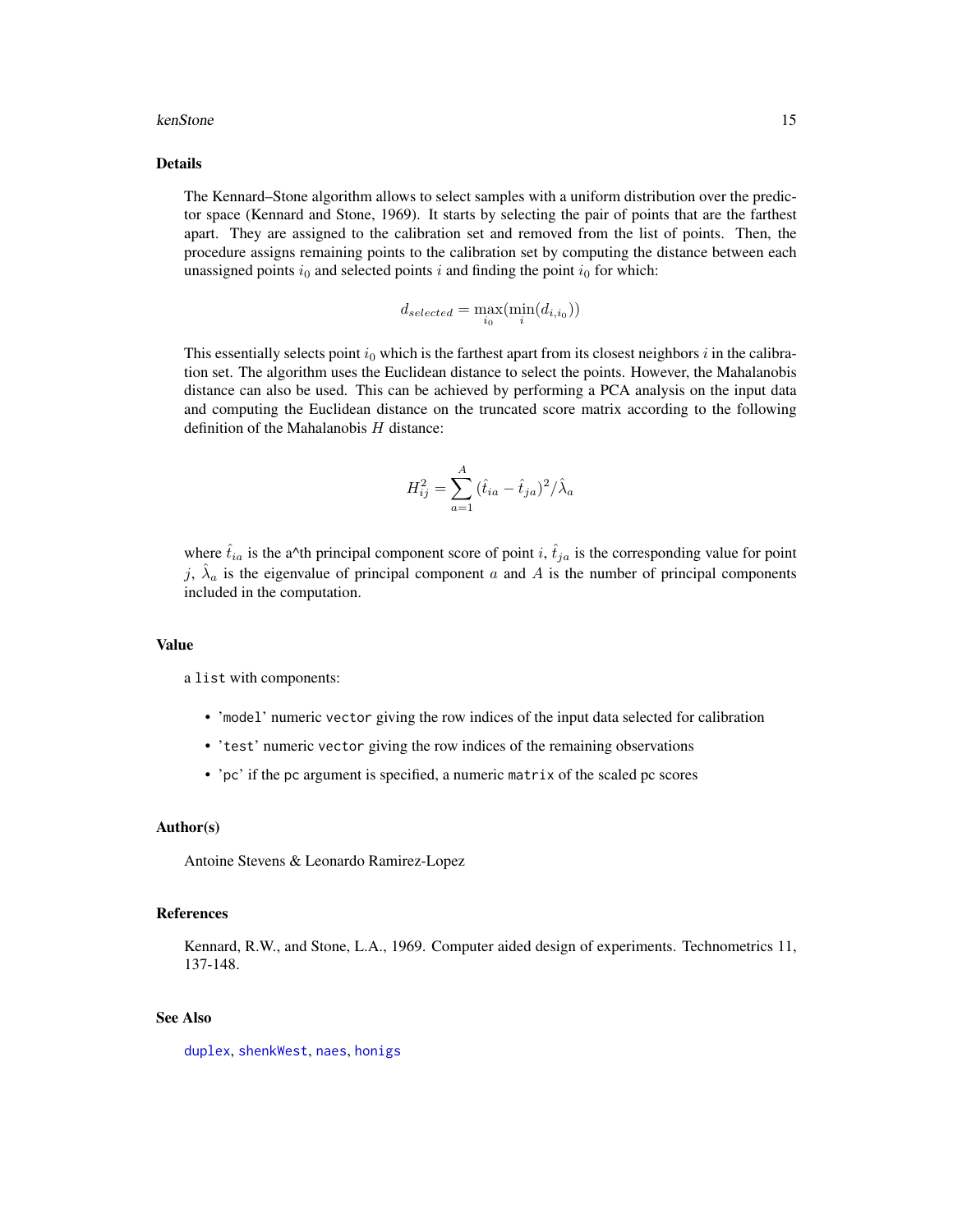<span id="page-15-0"></span>16 movav

# Examples

```
data(NIRsoil)
sel <- kenStone(NIRsoil$spc,k=30,pc=.99)
plot(sel$pc[,1:2],xlab='PC1',ylab='PC2')
points(sel$pc[sel$model,1:2],pch=19,col=2) # points selected for calibration
# Test on artificial data
X \le - expand.grid(1:20,1:20) + rnorm(1e5,0,.1)
plot(X,xlab='VAR1',ylab='VAR2')
sel <- kenStone(X,k=25,metric='euclid')
points(X[sel$model,],pch=19,col=2)
```
<span id="page-15-1"></span>

movav *Moving average*

# Description

A simple moving average of a vector, data. frame or matrix using a convolution function written in C++/Rcpp for fast computing

# Usage

movav(X,w)

#### Arguments

|   | numeric data. frame, matrix or vector to process |
|---|--------------------------------------------------|
| W | filter length                                    |

# Value

a matrix or vector with the filtered signal(s)

#### Author(s)

Antoine Stevens

# See Also

[sgolayfilt](#page-0-0), [savitzkyGolay](#page-25-1), [gapDer](#page-10-1), [binning](#page-1-1), [continuumRemoval](#page-6-1)

# Examples

```
data(NIRsoil)
wav <- as.numeric(colnames(NIRsoil$spc))
spc <- 1/10^NIRsoil$spc # conversion to reflectance
spc <- spc + rnorm(length(spc),0,0.001) # adding some noise
matplot(wav,t(spc[1:10,]),type='l',xlab='Wavelength /nm',ylab='Reflectance')
mov \leq movav(spc, w=11) # window size of 11 bands
matlines(as.numeric(colnames(mov)),t(mov[1:10,])) # smoothed data
```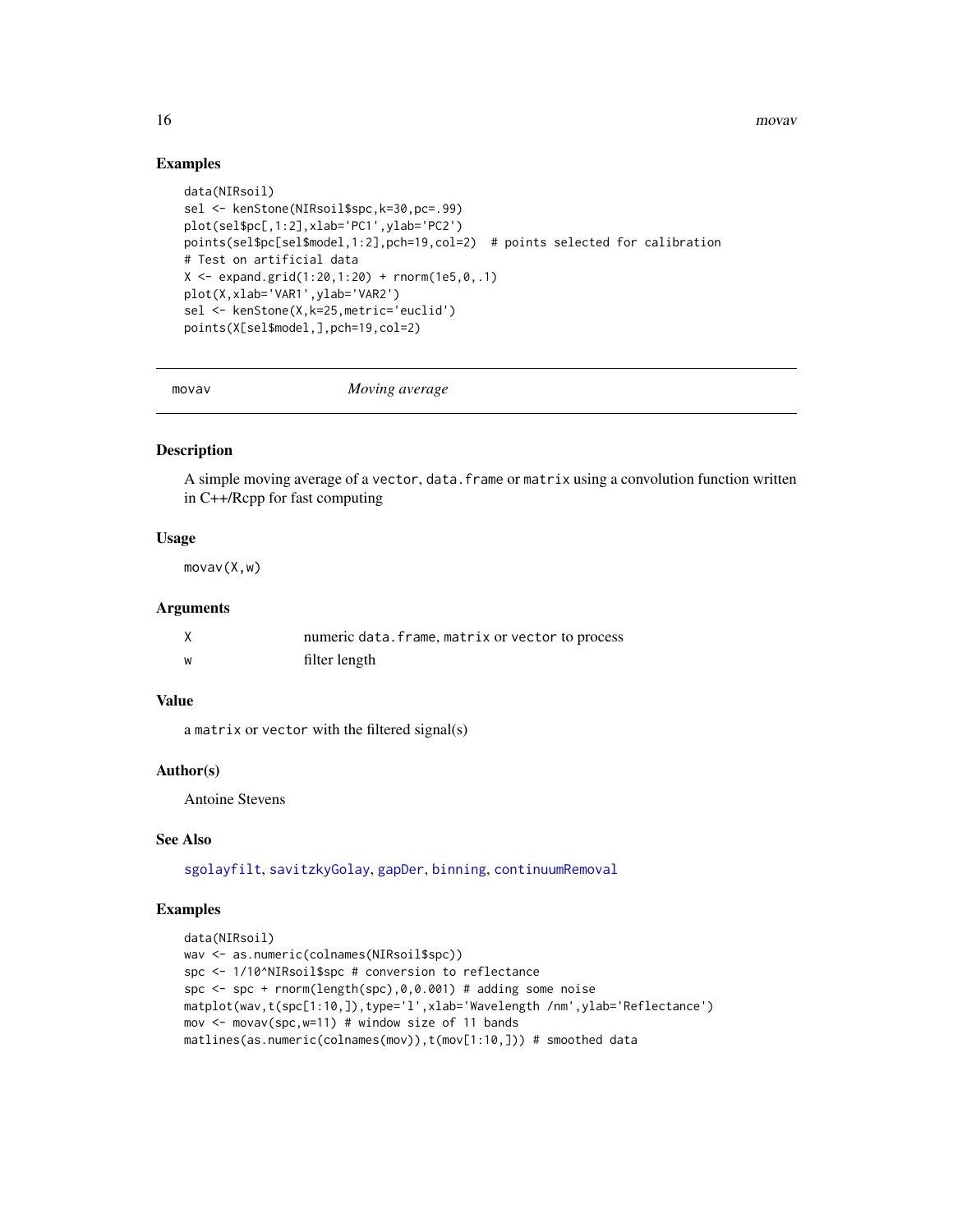<span id="page-16-1"></span><span id="page-16-0"></span>

# **Description**

Perform a k-means sampling on a matrix or data. frame for multivariate calibration

#### Usage

```
naes(X, k, pc, iter.max = 10, method = 0, center = TRUE, scale = FALSE)
```
# Arguments

| X        | numeric matrix or data. frame                                                                                                                                                                                                                                                                                                                                          |
|----------|------------------------------------------------------------------------------------------------------------------------------------------------------------------------------------------------------------------------------------------------------------------------------------------------------------------------------------------------------------------------|
| k        | either the number of calibration samples to select or a set of cluster centres to<br>initiate the k-means clustering.                                                                                                                                                                                                                                                  |
| рc       | optional. If not specified, k-means is run directly on the variable (Euclidean)<br>space. Alternatively, a PCA is performed before k-means and pc is the number<br>of principal components kept. If $pc < 1$ , the number of principal components<br>kept corresponds to the number of components explaining at least ( $pc * 100$ )<br>percent of the total variance. |
| iter.max | maximum number of iterations allowed for the k-means clustering. Default is<br>iter.max = $10$ (see ?kmeans)                                                                                                                                                                                                                                                           |
| method   | the method used for selecting calibration samples within each cluster: either<br>samples closest to the cluster centers (method = $\theta$ , default), samples far-<br>thest away from the centre of the data (method $=$<br>1) or random selection<br>$(method = 2)$                                                                                                  |
| .center  | logical value indicating whether the input matrix should be centered before Prin-<br>cipal Component Analysis. Default set to TRUE.                                                                                                                                                                                                                                    |
| scale.   | logical value indicating whether the input matrix should be scaled before Prin-<br>cipal Component Analysis. Default set to FALSE.                                                                                                                                                                                                                                     |

# Details

K-means sampling is a simple procedure based on cluster analysis to select calibration samples from large multivariate datasets. The method can be described in three points (Naes et al.,2001):

- 1. Perform a PCA and decide how many principal component to keep,
- 2. Carry out a k-means clustering on the principal component scores and choose the number of resulting clusters to be equal to the number of desired calibration samples,
- 3. Select one sample from each cluster.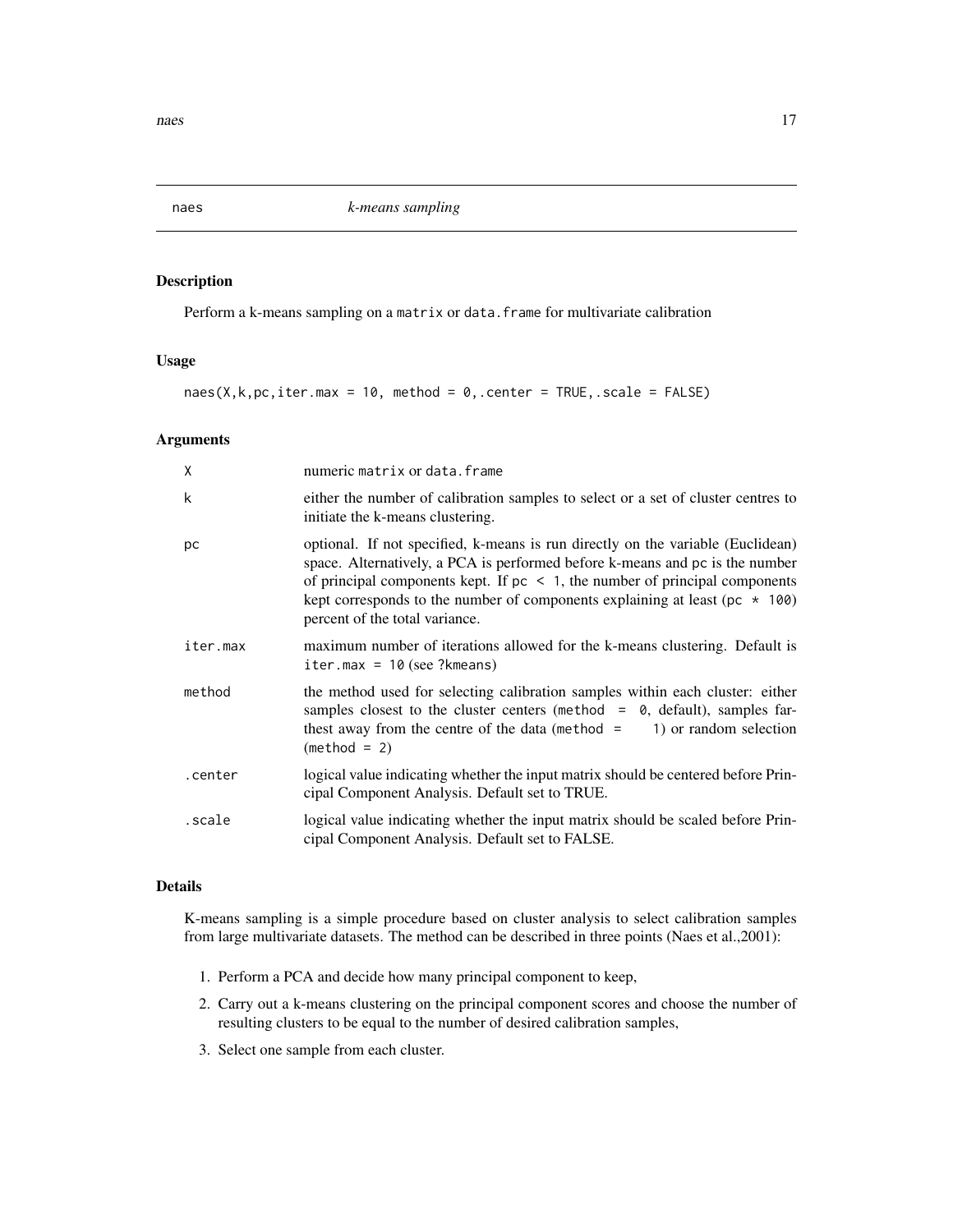#### <span id="page-17-0"></span>Value

a list with components:

- 'model' numeric vector giving the row indices of the input data selected for calibration
- 'test' numeric vector giving the row indices of the remaining observations
- 'pc' if the pc argument is specified, a numeric matrix of the scaled pc scores
- 'cluster' integer vector indicating the cluster to which each point was assigned
- 'centers' a matrix of cluster centres

# Author(s)

Antoine Stevens and Leonardo Ramirez-Lopez

# References

Naes, T., 1987. The design of calibration in near infra-red reflectance analysis by clustering. Journal of Chemometrics 1, 121-134.

Naes, T., Isaksson, T., Fearn, T., and Davies, T., 2002. A user friendly guide to multivariate calibration and classification. NIR Publications, Chichester, United Kingdom.

#### See Also

[kenStone](#page-13-1), [honigs](#page-11-1), [duplex](#page-8-1), [shenkWest](#page-26-1)

#### Examples

```
data(NIRsoil)
sel <- naes(NIRsoil$spc,k=5,p=.99,method=0)
plot(sel$pc[,1:2],col=sel$cluster+2) # clusters
# points selected for calibration with method = 0
points(sel$pc[sel$model,1:2],col=2,pch=19,cex=1)
sel2 <- naes(NIRsoil$spc,k=sel$centers,p=.99,method=1) # pre-defined centers can also be provided
# points selected for calibration with method = 1
points(sel$pc[sel2$model,1:2],col=1,pch=15,cex=1)
```
NIRsoil *NIRSoil*

#### **Description**

Soil spectral library of the 'Chimiometrie 2006' challenge. The database contains absorbance spectra of dried and sieved soil samples measured between 1100 nm and 2498 nm at 2 nm interval. The soil samples come from agricultural fields collected from all over the Walloon region in Belgium. Three parameters are associated with the spectral library: Nt (Total Nitrogen in g/Kg of dry soil), CEC (Cation Exchange Capacity in meq/100 g of dry soil) and Ciso (Carbon in g/100 g of dry soil). Carbon content has been measured following the ISO14235 method.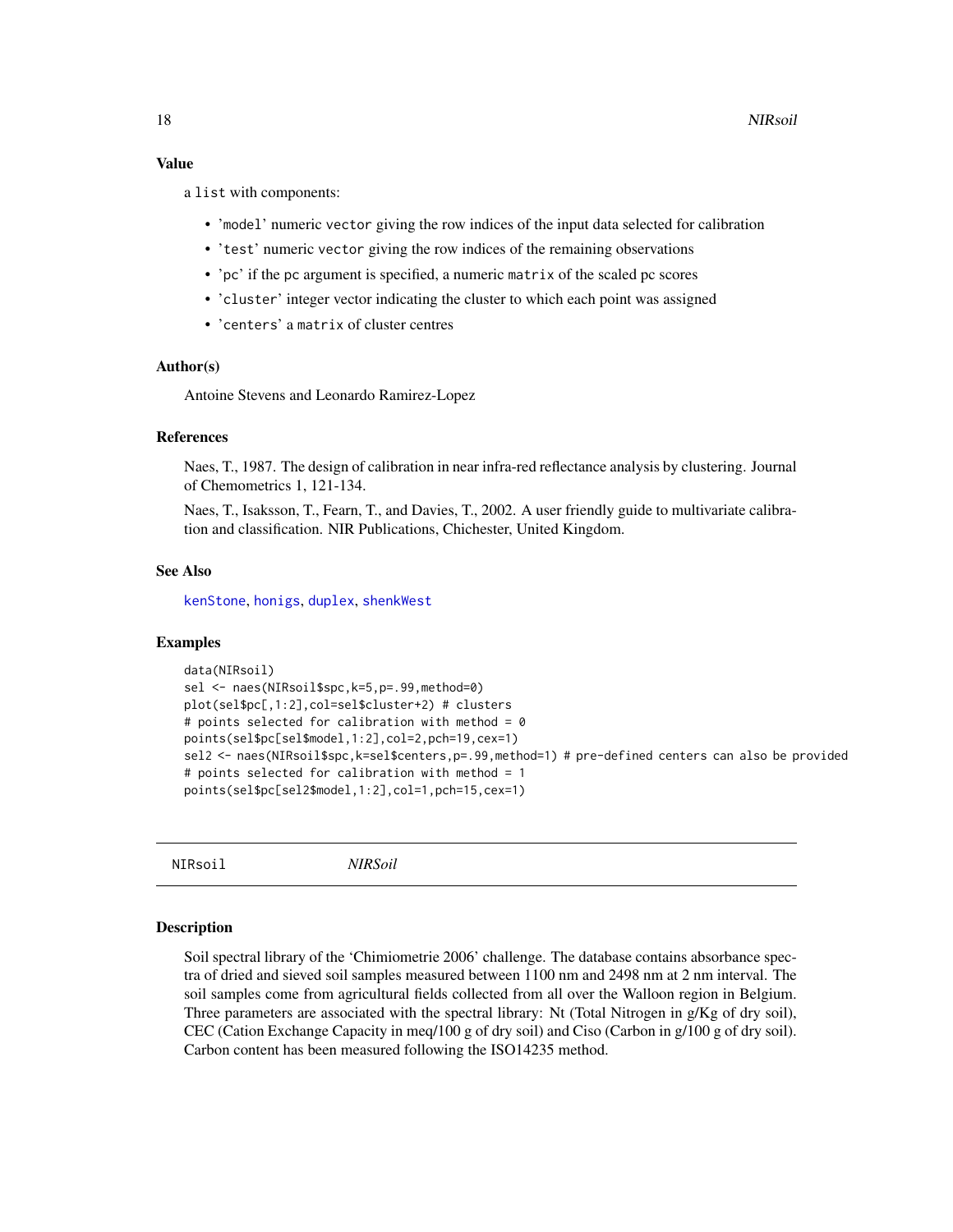#### <span id="page-18-0"></span>prospectr and the set of the set of the set of the set of the set of the set of the set of the set of the set of the set of the set of the set of the set of the set of the set of the set of the set of the set of the set of

#### Usage

data(NIRsoil)

## Format

A data frame of 825 observations and 5 variables

## Details

The dataset includes 618 training and 207 test samples with 5 variables: Nt (Total Nitrogen), Ciso (Carbon), CEC (Cation Exchange Capacity), train (vector of 0,1 indicating training (1) and validation (0) samples) and spc (a matrix with absorbance NIR data and band positions as colnames). Nt, Ciso and CEC have respectively 22 %, 11 % and 46 % of the observations with missing values.

## Source

Pierre Dardenne from Walloon Agricultural Research Centre, Belgium.

# References

Fernandez Pierna, J.A., and Dardenne, P., 2008. Soil parameter quantification by NIRS as a Chemometric challenge at 'Chimiometrie 2006'. Chemometrics and Intelligent Laboratory Systems 91, 94-98.

Minasny, B., and McBratney, A.B., 2008. Regression rules as a tool for predicting soil properties from infrared reflectance spectroscopy. Chemometrics and Intelligent Laboratory Systems 94, 72- 79.

prospectr *prospectr package*

#### Description

This package implements a number of R functions for preprocessing, and sample selection calibration sampling of visible and near infrared diffuse (VIS-NIR) reflectance data

Currently, the following preprocessing functions are available:

- [continuumRemoval](#page-6-1)
- [savitzkyGolay](#page-25-1)
- [detrend](#page-7-1)
- [gapDer](#page-10-1)
- [movav](#page-15-1)
- [standardNormalVariate](#page-29-1)
- [binning](#page-1-1)
- [resample](#page-23-1)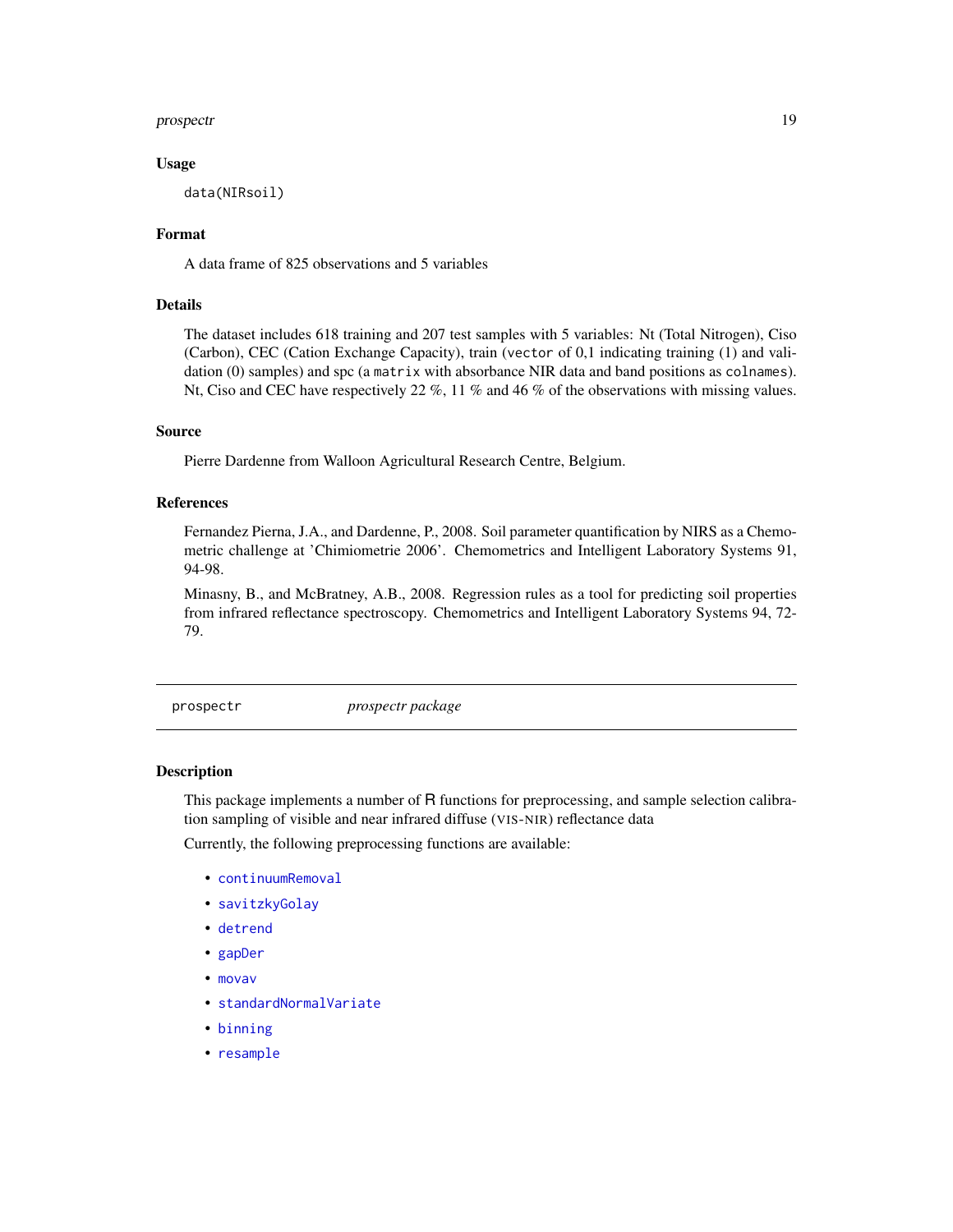- [resample2](#page-24-1)
- [blockScale](#page-3-1)
- [blockNorm](#page-2-1)

The selection of samples/observations for calibration of VIS-NIR data can be achieved with one of the following functions:

- [naes](#page-16-1)
- [honigs](#page-11-1)
- [shenkWest](#page-26-1)
- [kenStone](#page-13-1)
- [duplex](#page-8-1)
- [puchwein](#page-19-1)

Other useful functions are also available:

- [readASD](#page-21-1)
- [spliceCorrection](#page-28-1)
- [cochranTest](#page-4-1)

# Author(s)

Antoine Stevens & Leonardo Ramirez-Lopez

<span id="page-19-1"></span>puchwein *Puchwein algorithm for calibration sampling*

#### Description

Select calibration samples from multivariate data using the Puchwein algorithm

#### Usage

```
puchwein(X,pc=0.95,k,min.sel,details=FALSE,.center = TRUE,.scale = FALSE)
```
# Arguments

| X. | input data. frame or matrix from which to select calibration samples                                                                                                                                                                                                                                                                                                            |  |
|----|---------------------------------------------------------------------------------------------------------------------------------------------------------------------------------------------------------------------------------------------------------------------------------------------------------------------------------------------------------------------------------|--|
| pс | number of principal components retained in the computation of the distance in<br>the standardized Principal Component space (Mahalanobis distance). If $pc < 1$ ,<br>the number of principal components kept corresponds to the number of compo-<br>100) percent of the total variance (default $=$<br>nents explaining at least (pc $\star$<br>0.95 as in the Puchwein paper). |  |

<span id="page-19-0"></span>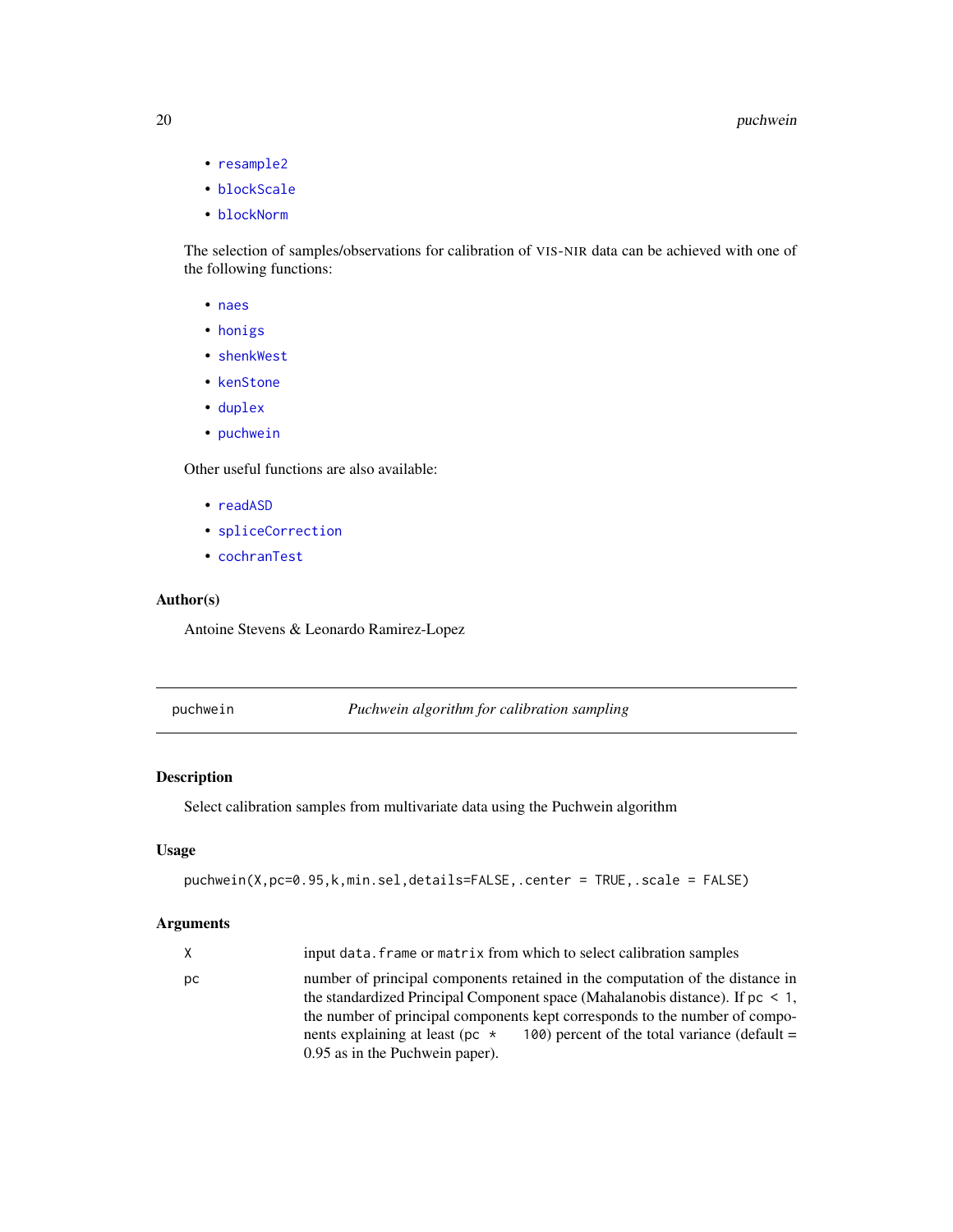#### puchwein 21

| k       | initial limiting distance parameter, if not specified (default), set to 0.2. Accord-<br>ing to Puchwein, a good starting value for the limiting distance is $d_{ini} = k(p-2)$<br>where $p$ is the number of principal components |
|---------|-----------------------------------------------------------------------------------------------------------------------------------------------------------------------------------------------------------------------------------|
| min.sel | minimum number of samples to select for calibration (default $= 5$ ).                                                                                                                                                             |
| details | logical value, if TRUE, adds a component in the output list with the indices of the<br>objects kept in each loop (default to FALSE)                                                                                               |
| .center | logical value indicating whether the input matrix should be centered before Prin-<br>cipal Component Analysis. Default set to TRUE.                                                                                               |
| scale.  | logical value indicating whether the input matrix should be scaled before Prin-<br>cipal Component Analysis. Default set to FALSE.                                                                                                |

#### Details

The Puchwein algorithm select samples from a data matrix by iteratively eliminating similar samples using the Mahalanobis distance. It starts by performing a PCA on the input matrix and extracts the score matrix truncated to A, the number of principal components. The score matrix is then normalized to unit variance and the Euclidean distance of each sample to the centre of the data is computed, which is identical to the Mahalanobis distance  $H$ . Additionally, the Mahalanobis distances between samples are comptuted. The algorithm then proceeds as follows:

- 1. Choose a initial limiting distance  $d_{ini}$
- 2. Select the sample with the highest  $H$  distance to the centre
- 3. Remove all samples within the minimum distance  $d_{ini}$  from the the sample selected in step 2
- 4. Go back to step 2 and proceed until there are no samples/observations left in the dataset
- 5. Go back to step 1 and increase the minimum distance by multiplying the limiting distance by the loop number

It is not possible to obtain a pre-defined number of samples selected by the method. To choose the adequate number of samples, a data.frame is returned by puchwein function (leverage) giving the observed and theoretical cumulative sum of leverages of the points selected in each iteration. The theoretical cumulative sum of leverage is computed such as each point has the same leverage (the sum of leverages divided by the number of observations). The loop having the largest difference between the observed and theoretical sums is considered as producing the optimal selection of points (the subset that best reproduces the variability of the predictor space).

#### Value

a list with components:

- 'model' indices of the observations (row indices of the input data) selected for calibration
- 'test' indices of the remaining observations (row indices of the input data)
- 'pc'a numeric matrix of the scaled pc scores
- 'loop.optimal' index of the loop producing the maximum difference between the observed and theoretical sum of leverages of the selected samples
- 'leverage' data. frame giving the observed and theoretical cumulative sums of leverage of the points selected in each loop
- 'details' list with the indices of the observations kept in each loop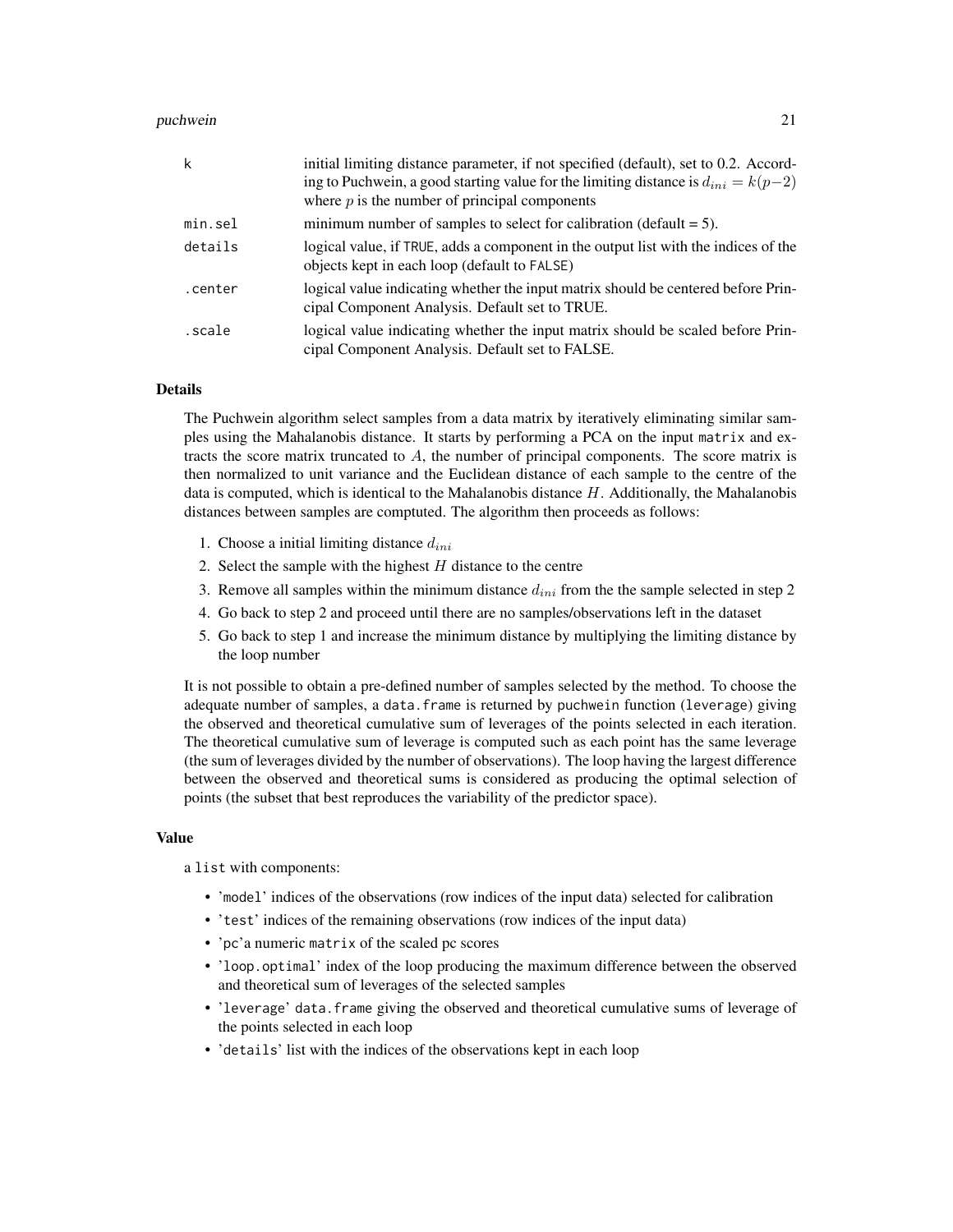<span id="page-21-0"></span>Note

The Puchwein algorithm is an iterative method and can be slow for large data matrices.

#### Author(s)

Antoine Stevens

#### References

Puchwein, G., 1988. Selection of calibration samples for near-infrared spectrometry by factor analysis of spectra. Analytical Chemystry 60, 569-573.

Shetty, N., Rinnan, A., and Gislum, R., 2012. Selection of representative calibration sample sets for near-infrared reflectance spectroscopy to predict nitrogen concentration in grasses. Chemometrics and Intelligent Laboratory Systems 111, 59-65.

#### See Also

[kenStone](#page-13-1), [duplex](#page-8-1), [shenkWest](#page-26-1), [honigs](#page-11-1), [naes](#page-16-1)

#### Examples

```
data(NIRsoil)
sel <- puchwein(NIRsoil$spc,k=0.2,pc=.99)
plot(sel$pc[,1:2])
# points selected for calibration
points(NIRsoil$spc[sel$model,1:2],col=2,pch=2)
# Leverage plot
opar <- par(no.readonly=TRUE)
par(mar=c(4,5,2,2))
plot(sel$leverage$loop,sel$leverage$diff,type='l',
    xlab='# loops',ylab='Difference between theoretical and \n observed sum of leverages')
par(opar)
```
<span id="page-21-1"></span>readASD *Read ASD FieldSpec Pro binary and ASCII files*

## Description

Read single or multiple binary and ASCII files acquired with an ASD FieldSpec Pro [\(ASDi,](http://www.asdi.com/) Boulder, CO) spectroradiometer

#### Usage

readASD(fnames,in\_format,out\_format)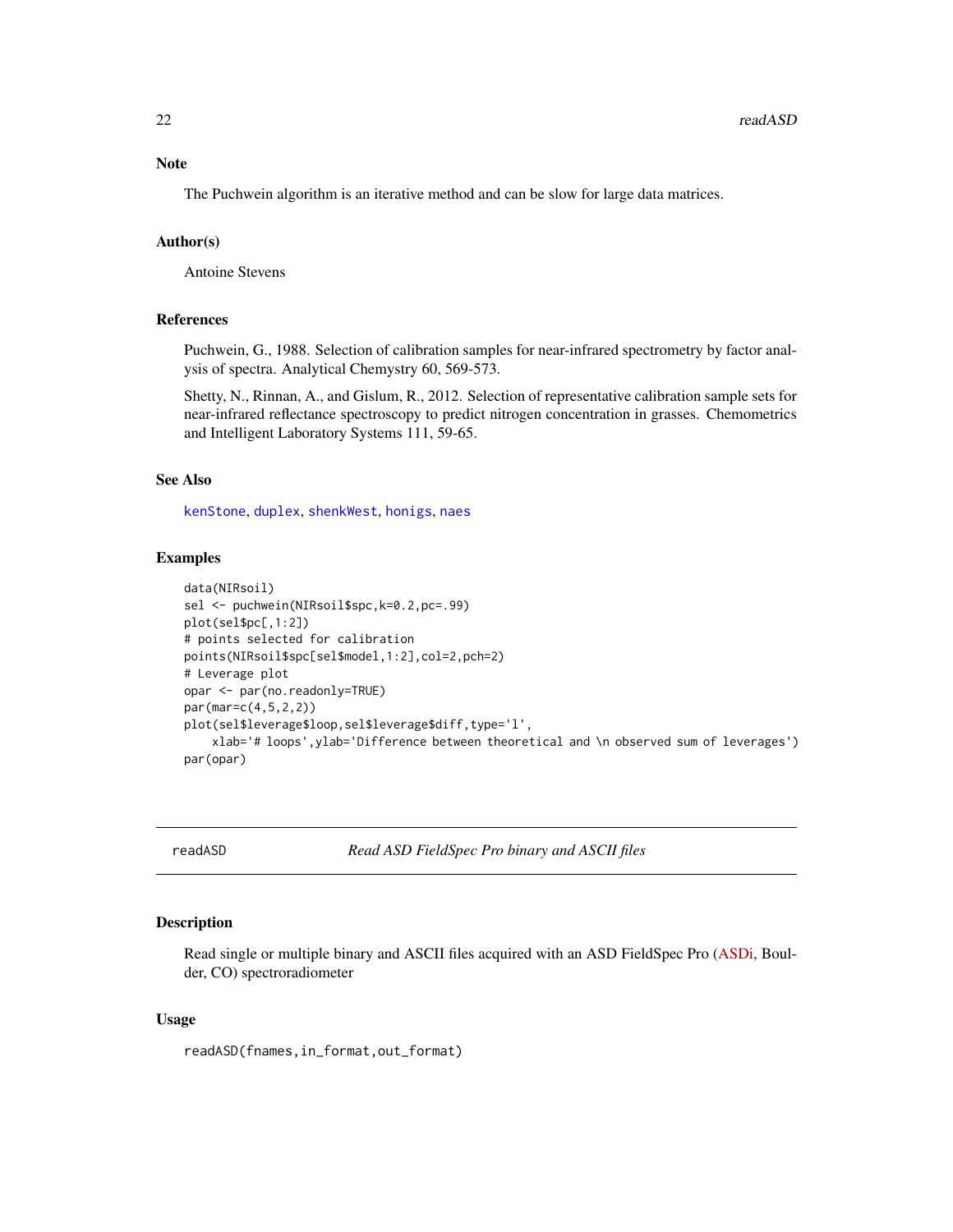#### readASD 23

#### Arguments

| fnames     | character vector of the name(s) (with absolute path) of the file(s) to read |
|------------|-----------------------------------------------------------------------------|
| in_format  | format of the input file: 'binary' or 'txt'                                 |
| out_format | format of the output: 'matrix' (default) or 'list' (see below)              |

# Value

if out\_format = 'matrix', reflectance values of the input file(s) in a single matrix.

if out\_format = 'list', a list of the input file(s) data consisting of a list with components:

- Name name of the file imported
- datetime date and time of acquisition in POSIXct format
- header list with information from the header file
- radiance if applicable, a numeric vector of radiance values
- reference if applicable, a numeric vector of radiance values of the white reference
- reflectance numeric vector of reflectance values
- wavelength numeric vector of the band positions

#### Note

The is a R port of the 'importasd.m' function from the 'FSFPostProcessing' Matlab toolbox by Iain Robinson (University of Edinburgh), which is based on some Java code provided by Andreas Hunei (University of Zurich)

It seems that ASD file format has changed quite a lot with file versions. The function will possibly not work as expected for all versions. Please report any bugs to the package maintainer.

#### Author(s)

Antoine Stevens (R port) and Iain Robinson (matlab function)

#### References

[http://fsf.nerc.ac.uk/user\\_group/user\\_group.shtml](http://fsf.nerc.ac.uk/user_group/user_group.shtml) <http://www.mathworks.com/matlabcentral/fileexchange/31547> Indico Version 8 file format (<http://support.asdi.com/Document/Documents.aspx>)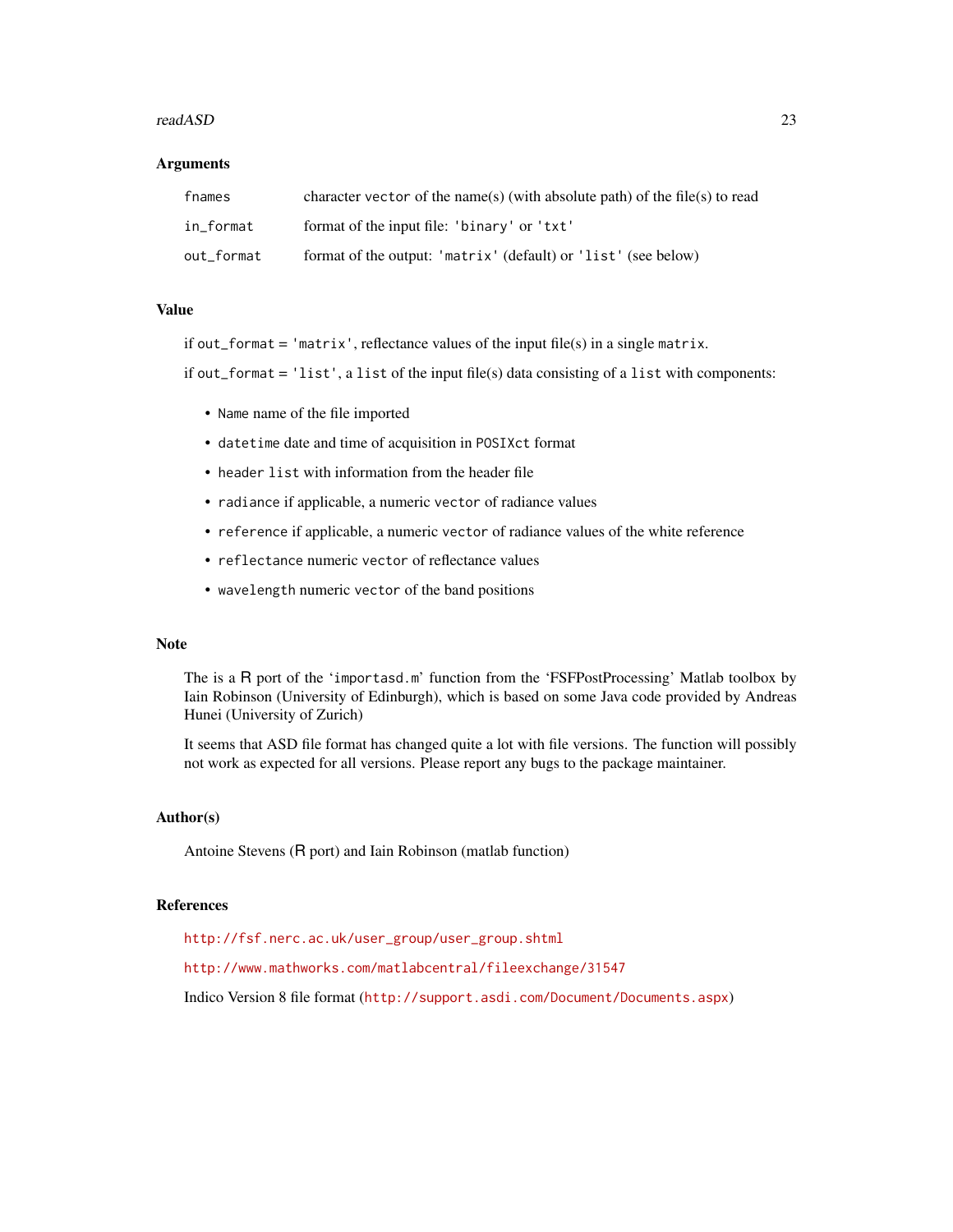<span id="page-23-1"></span><span id="page-23-0"></span>

# Description

Resample a data matrix, data.frame or vector to new coordinates (e.g. band positions) using spline or linear interpolation. This function is a simple wrapper around [approx](#page-0-0) and [splinefun](#page-0-0) in base.

# Usage

resample(X,wav,new.wav,interpol)

# Arguments

| X        | numeric data. frame, matrix or vector to resample   |
|----------|-----------------------------------------------------|
| wav      | a numeric vector giving the original band positions |
| new.wav  | a numeric vector giving the new band positions      |
| interpol | interpolation method: 'linear' or 'spline'          |

# Value

a matrix or vector with resampled values

#### Author(s)

Antoine Stevens

#### See Also

[resample2](#page-24-1)

# Examples

```
data(NIRsoil)
wav <- as.numeric(colnames(NIRsoil$spc))
spc <- 1/10^NIRsoil$spc # conversion to reflectance
resampled <- resample(spc,wav,1100:2498) # increase spectral resolution by 2
dim(spc);dim(resampled)
```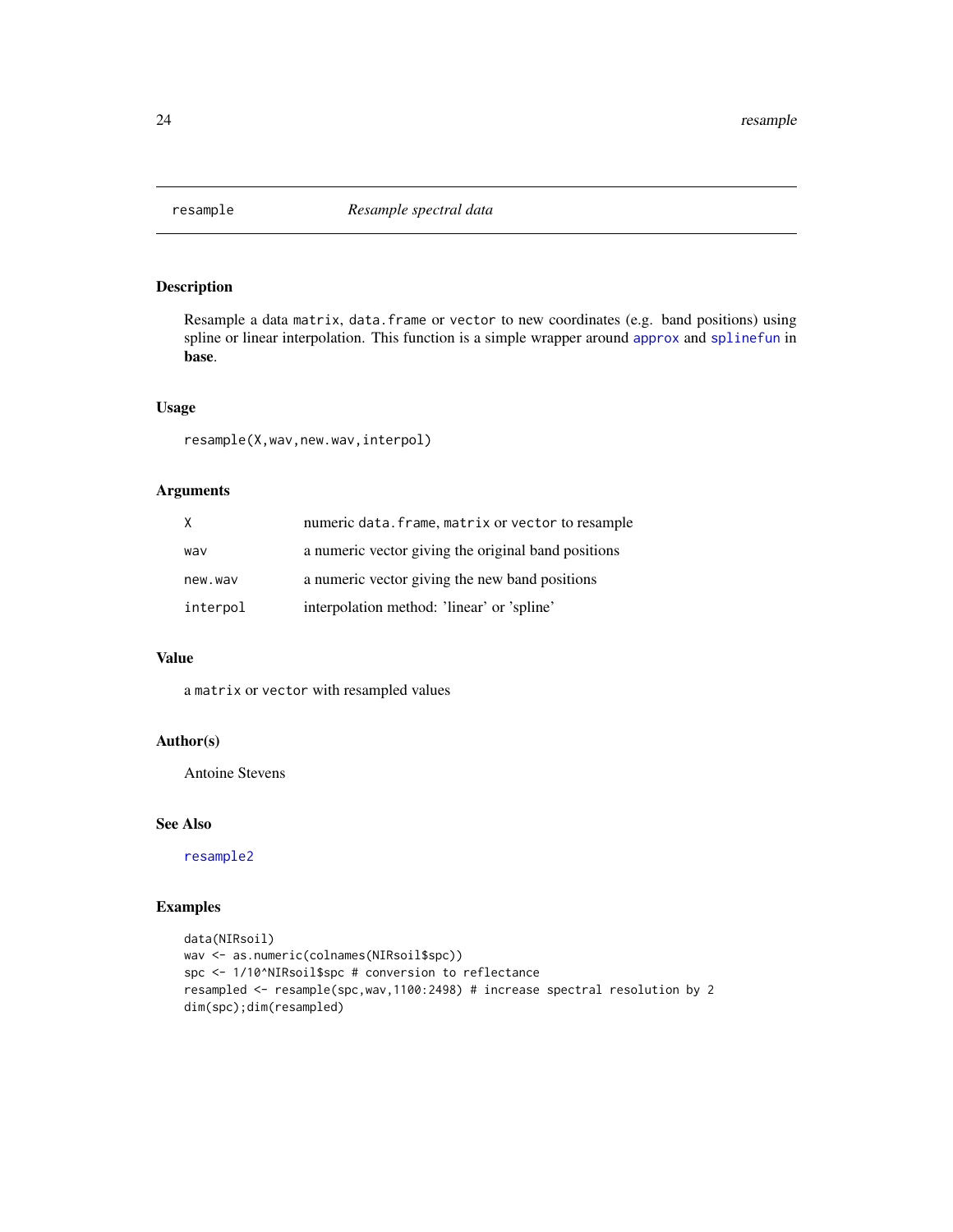<span id="page-24-1"></span><span id="page-24-0"></span>resample2 *Resample a high resolution signal to a low resolution signal using full width half maximum (FWHM) values*

# Description

Resample a data matrix, data. frame or vector to match the response of another instrument using full width half maximum (FWHM) values

#### Usage

resample2(X,wav,new.wav,fwhm)

# Arguments

| X.      | numeric data. frame, matrix or vector to resample                                                                                                                                                                                                                                              |
|---------|------------------------------------------------------------------------------------------------------------------------------------------------------------------------------------------------------------------------------------------------------------------------------------------------|
| wav     | a numeric vector giving the original band positions                                                                                                                                                                                                                                            |
| new.wav | a numeric vector giving the new band positions                                                                                                                                                                                                                                                 |
| fwhm    | numeric vector giving the full width half maximums of the new band positions.<br>If no value is specified, it is assumed that the fwhm is equal to the sampling<br>interval (i.e. band spacing). If only one value is specified, the fwhm is assumed<br>to be constant over the spectral range |

#### Details

The function uses gaussian models defined by fwhm values to resample the high resolution data to new band positions and resolution. It assumes that band spacing and fwhm of the input data is constant over the spectral range. The interpolated values are set to 0 if input data fall outside by 3 standard deviations of the gaussian densities defined by fwhm.

# Value

a matrix or vector with resampled values

#### Author(s)

Antoine Stevens

# See Also

[resample](#page-23-1)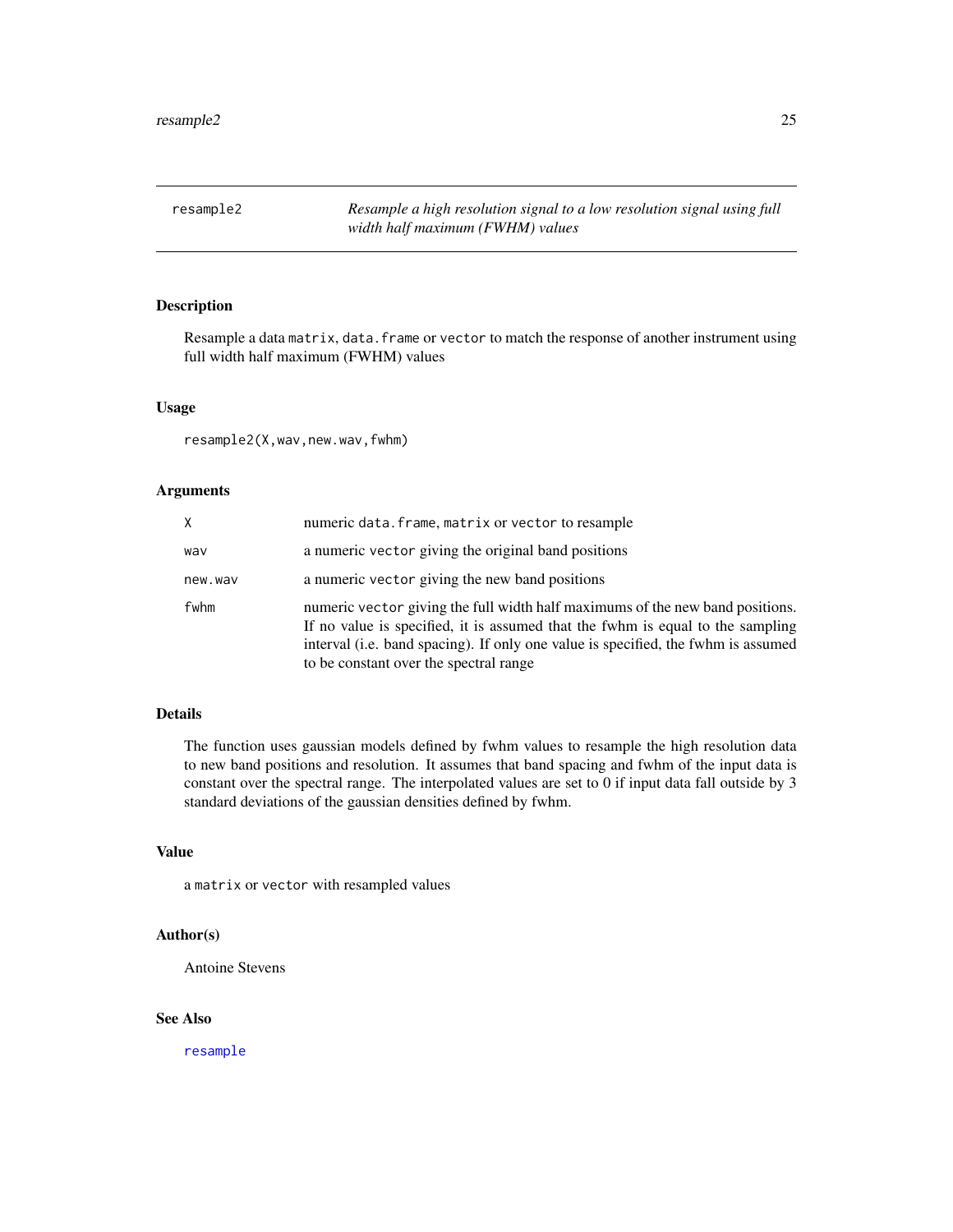# <span id="page-25-0"></span>Examples

```
data(NIRsoil)
wav <- as.numeric(colnames(NIRsoil$spc))
spc <- 1/10^NIRsoil$spc # conversion to reflectance
# Plot 10 first spectra
matplot(wav,t(spc[1:10,]),type='l',xlab='Wavelength /nm',ylab='Reflectance')
# ASTER SWIR bands (nm)
new.wav <- c(1650,2165,2205,2260,2330,2395) # positions
fwhm <- c(100,40,40,50,70,70) # fwhm's
# Resample NIRsoil to ASTER band positions
aster <- resample2(spc,wav,new.wav,fwhm)
matpoints(as.numeric(colnames(aster)),t(aster[1:10,]),pch=1:5)
```
<span id="page-25-1"></span>savitzkyGolay *Savitzky-Golay transformation*

#### **Description**

Savitzky-Golay smoothing and derivative of a data matrix, data.frame or vector.

#### Usage

```
savitzkyGolay(X,m,p,w,delta.wav)
```
#### Arguments

| X         | a numeric data. frame, matrix or vector to transform |
|-----------|------------------------------------------------------|
| m         | differentiation order                                |
| p         | polynomial order                                     |
| W         | window size (must be odd)                            |
| delta.wav | optional sampling interval                           |

# Details

The Savitzky-Golay algorithm fits a local polynomial regression on the signal. It requires evenly spaced data points. Mathematically, it operates simply as a weighted sum over a given window:

$$
x_j * = \frac{1}{N} \sum_{h=-k}^{k} c_h x_{j+h}
$$

where  $x_j$ ∗ is the new value, N is a normalizing coefficient, k is the gap size on each side of j and  $c_h$  are pre-computed coefficients, that depends on the chosen polynomial order and degree.

The sampling interval specified with the delta.wav argument is used for scaling and get numerically correct derivatives. The convolution function is written in C++/Rcpp for faster computations.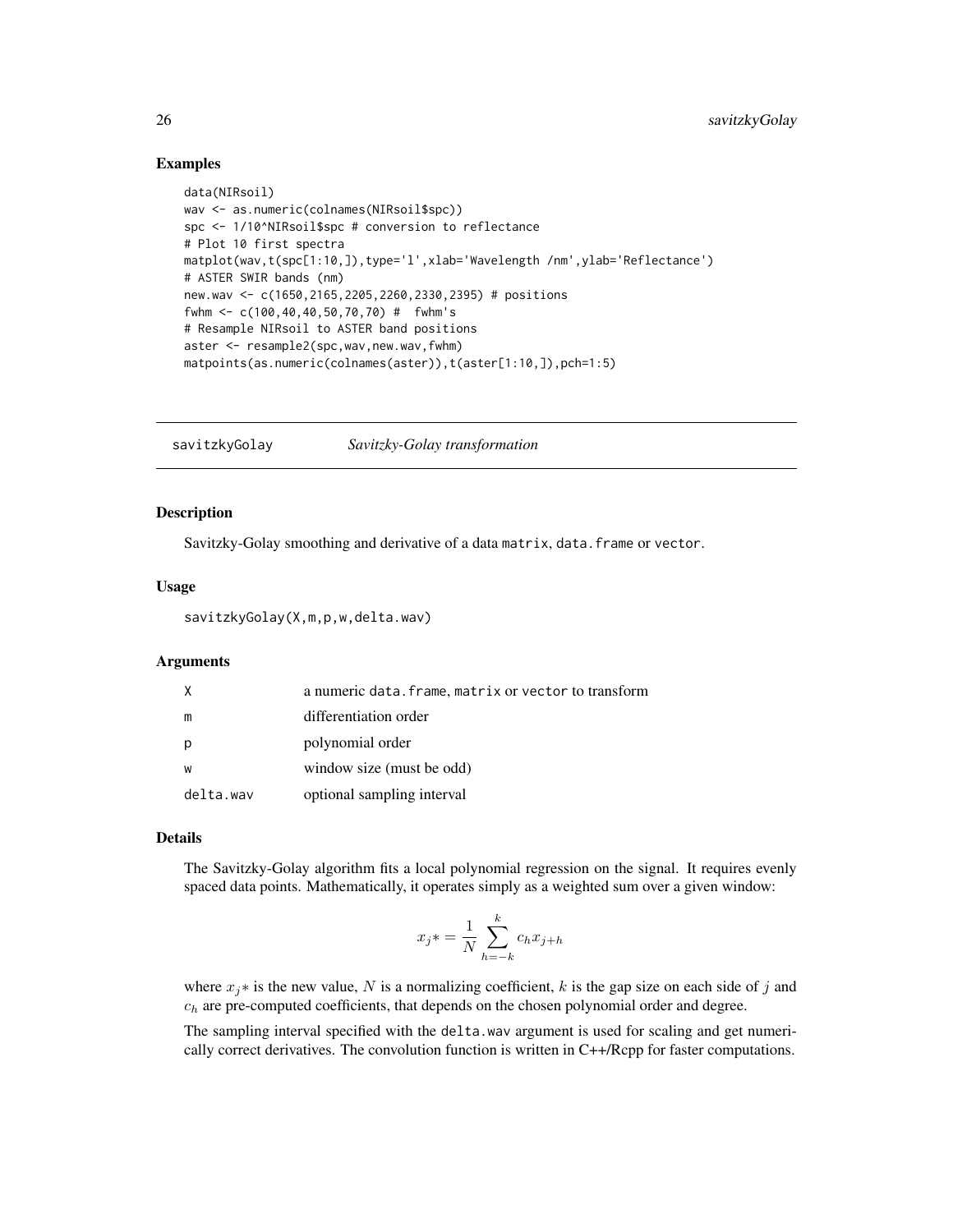#### <span id="page-26-0"></span>shenkWest 27

## Author(s)

Antoine Stevens

# References

Savitzky, A., and Golay, M.J.E., 1964. Smoothing and differentiation of data by simplified least squares procedures. Anal. Chem. 36, 1627-1639.

Wentzell, P.D., and Brown, C.D., 2000. Signal processing in analytical chemistry. Encyclopedia of Analytical Chemistry, 9764-9800.

## See Also

[sgolayfilt](#page-0-0)

## Examples

```
data(NIRsoil)
spc <- 1/10^NIRsoil$spc # conversion to reflectance
opar <- par(no.readonly = TRUE)
par(mfrow=c(2,1),mar=c(4,4,2,2))
# plot of the 10 first spectra
matplot(as.numeric(colnames(spc)),t(spc[1:10,]),type='l',xlab='',ylab='Reflectance')
mtext('Raw spectra')
sg \leftarrow savitzkyGolay(X = spc, 1, 3, 11, delta.wav=2)
matplot(as.numeric(colnames(sg)),t(sg[1:10,]),type='l',xlab='Wavelength /nm',ylab='1st derivative')
mtext('1st derivative spectra')
par(opar)
```
<span id="page-26-1"></span>shenkWest *SELECT algorithm for calibration sampling*

# Description

Select calibration samples from a large multivariate data using the SELECT algorithm as described in Shenk and Westerhaus (1991).

#### Usage

shenkWest(X,d.min=0.6,pc=0.95,rm.outlier=FALSE,.center = TRUE,.scale = FALSE)

#### Arguments

| Χ     | numeric data. frame or matrix       |
|-------|-------------------------------------|
| d.min | minimum distance (default = $0.6$ ) |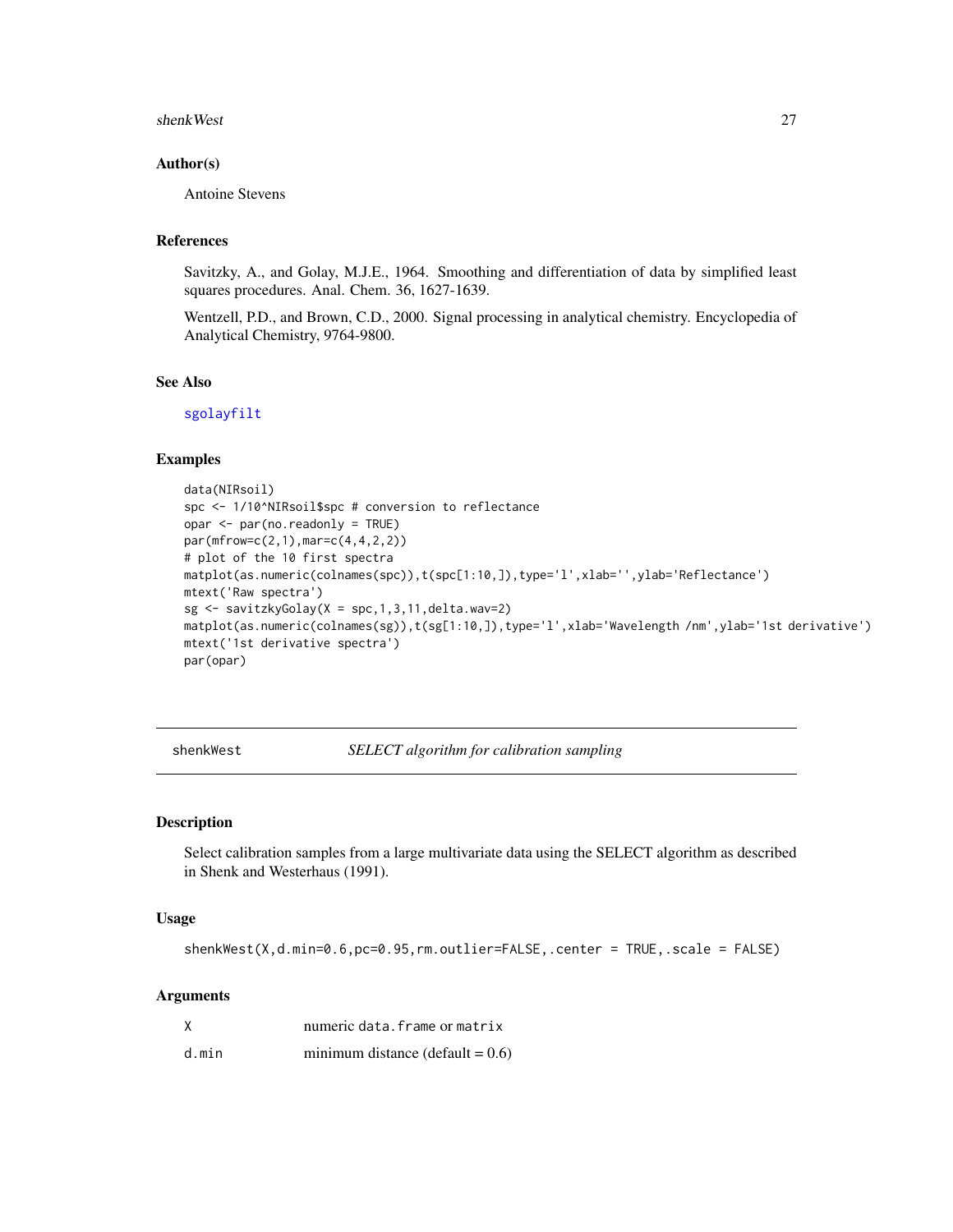<span id="page-27-0"></span>

| рc         | number of principal components retained in the computation distance in the<br>standardized Principal Component space (Mahalanobis distance). If $pc < 1$ ,<br>the number of principal components kept corresponds to the number of compo-<br>nents explaining at least (pc $\star$<br>100) percent of the total variance (default $=$<br>$(0.95)$ . |
|------------|-----------------------------------------------------------------------------------------------------------------------------------------------------------------------------------------------------------------------------------------------------------------------------------------------------------------------------------------------------|
| rm.outlier | logical value. if TRUE, remove observations with a standardized mahalanobis<br>distance to the center of the data greater than $3$ (default = FALSE)                                                                                                                                                                                                |
| .center    | logical value indicating whether the input matrix should be centered before Prin-<br>cipal Component Analysis. Default set to TRUE.                                                                                                                                                                                                                 |
| scale.     | logical value indicating whether the input matrix should be scaled before Prin-<br>cipal Component Analysis. Default set to FALSE.                                                                                                                                                                                                                  |

#### Details

The SELECT algorithm is an iterative procedure based on the standardized Mahalanobis distance between observations. First, the observation having the highest number of neighbours within a given minimum distance is selected and its neighbours are discarded. The procedure is repeated until there is no observation left.

If the rm.outlier argument is set to TRUE, outliers will be removed before running the SELECT algorithm, using the CENTER algorithm of Shenk and Westerhaus (1991), i.e. samples with a standardized Mahalanobis distance >3 are removed.

#### Value

a list with components:

- 'model' numeric vector giving the row indices of the input data selected for calibration
- 'test' numeric vector giving the row indices of the remaining observations
- 'pc'a numeric matrix of the scaled pc scores

#### Author(s)

Antoine Stevens

# References

Shenk, J.S., and Westerhaus, M.O., 1991. Population Definition, Sample Selection, and Calibration Procedures for Near Infrared Reflectance Spectroscopy. Crop Science 31, 469-474.

# See Also

[kenStone](#page-13-1), [duplex](#page-8-1), [puchwein](#page-19-1)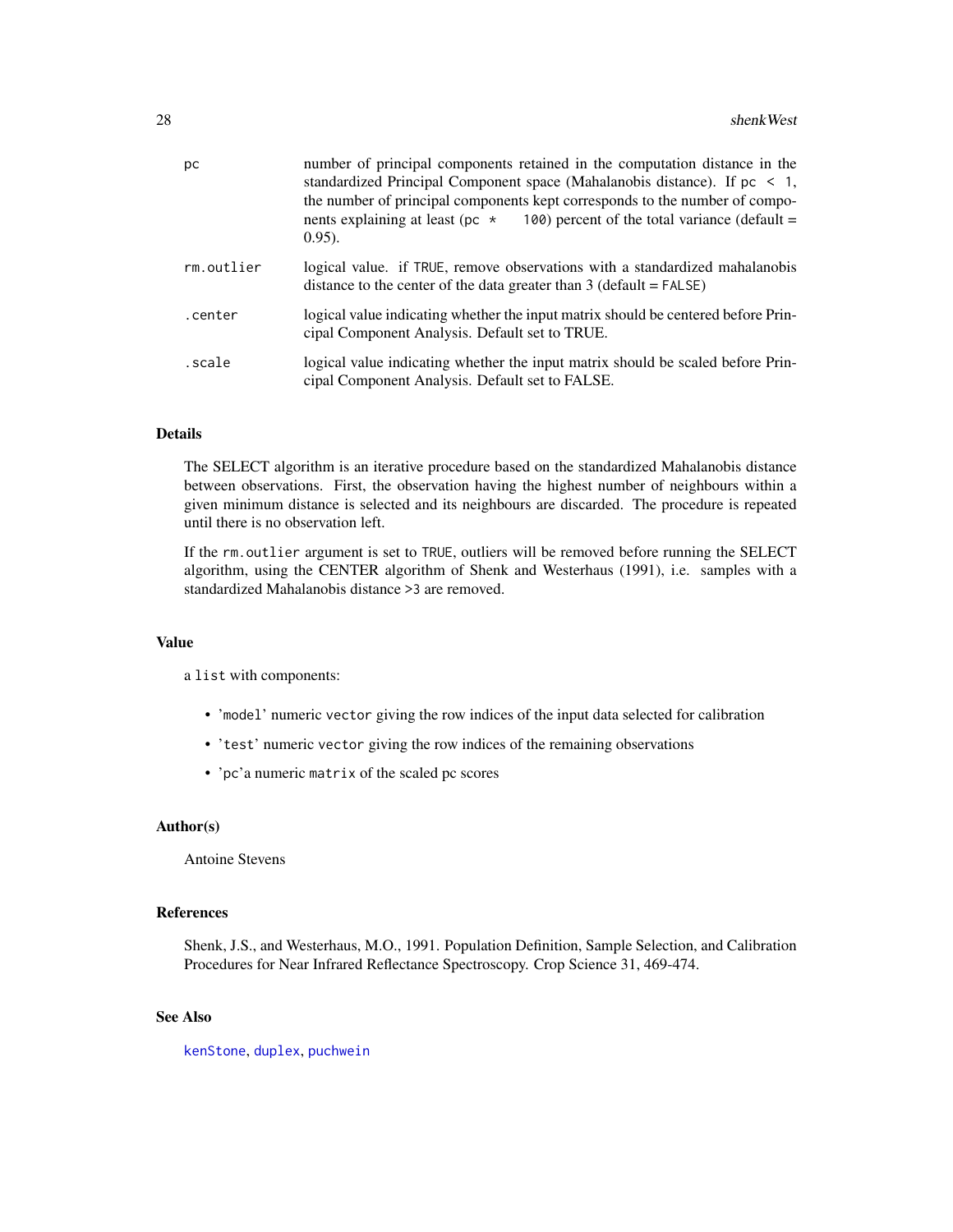# <span id="page-28-0"></span>spliceCorrection 29

#### Examples

```
data(NIRsoil)
sel <- shenkWest(NIRsoil$spc,pc=.99,d.min=.3,rm.outlier=FALSE)
plot(sel$pc[,1:2],xlab='PC1',ylab='PC2')
points(sel$pc[sel$model,1:2],pch=19,col=2) # points selected for calibration
# without outliers
sel <- shenkWest(NIRsoil$spc,pc=.99,d.min=.3,rm.outlier=TRUE)
plot(sel$pc[,1:2],xlab='PC1',ylab='PC2')
points(sel$pc[sel$model,1:2],pch=15,col=3) # points selected for calibration
```
<span id="page-28-1"></span>

| spliceCorrection | Splice correction of a spectral matrix acquired with an ASD spectrom- |
|------------------|-----------------------------------------------------------------------|
|                  | eter                                                                  |

# Description

Corrects steps in an input spectral matrix by linear interpolation of the values of the edges of the middle sensor

#### Usage

```
spliceCorrection(X,wav,splice=c(1000,1830),interpol.bands=10)
```
# Arguments

| X      | numeric data. frame, matrix or vector to transform                                                                                                     |
|--------|--------------------------------------------------------------------------------------------------------------------------------------------------------|
| way    | numeric vector with band positions                                                                                                                     |
| splice | numeric vector of the two positions of the splices, default = $c(1000, 1830)$ cor-<br>responding to the splices of the ASD FieldSpec Pro spectrometer. |
|        | interpol.bands number of interpolation bands                                                                                                           |

#### Details

Spectra acquired with an ASD FieldSpec Pro spectroradiometer usually exhibit steps at the splice of the three built-in sensors, positioned at 1000 nm (end of VNIR detector) and 1830 nm (end of SWIR1 detector).

# Value

a matrix with the splice corrected data

# Author(s)

Antoine Stevens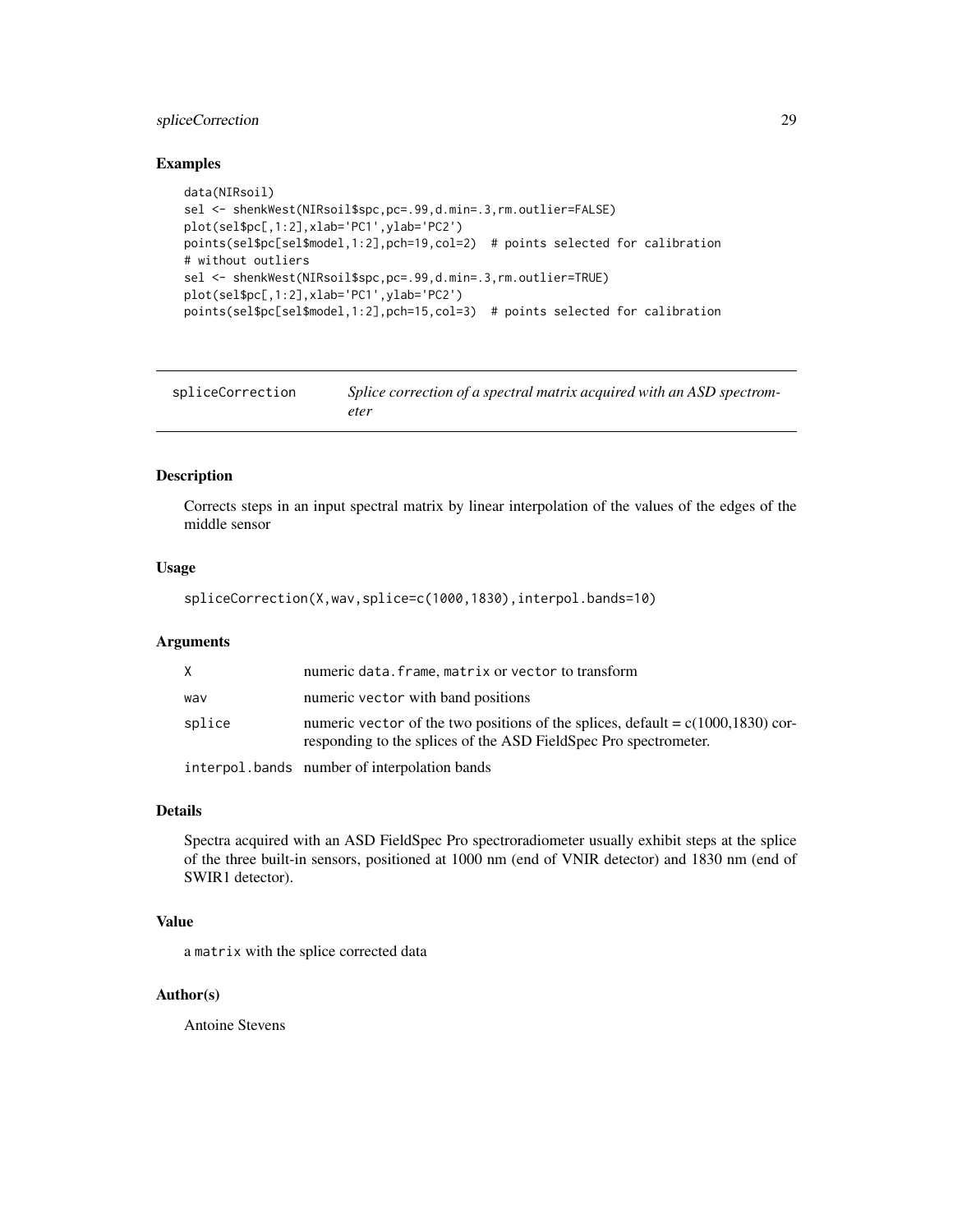<span id="page-29-1"></span><span id="page-29-0"></span>standardNormalVariate *Standard normal variate transformation*

## Description

standardNormalVariate normalizes each row of an input data.frame or matrix by substracting each row by its mean and dividing by its standard deviation

#### Usage

```
standardNormalVariate(X)
```
#### Arguments

X numeric data.frame or matrix to transform

# Details

SNV is simple way for normalizing spectral data that intends to correct for light scatter. It operates row-wise:

$$
SNV_i=\frac{x_i-\bar{x_i}}{s_i}
$$

where  $x_i$  is the signal of a sample i,  $\bar{x}_i$  is its mean and  $s_i$  its standard deviation

#### Value

a matrix of the transformed data

#### Author(s)

Antoine Stevens

#### References

Barnes RJ, Dhanoa MS, Lister SJ. 1989. Standard normal variate transformation and de-trending of near-infrared diffuse reflectance spectra. Applied spectroscopy, 43(5): 772-777.

#### See Also

[detrend](#page-7-1), [blockScale](#page-3-1), [blockNorm](#page-2-1), [msc](#page-0-0)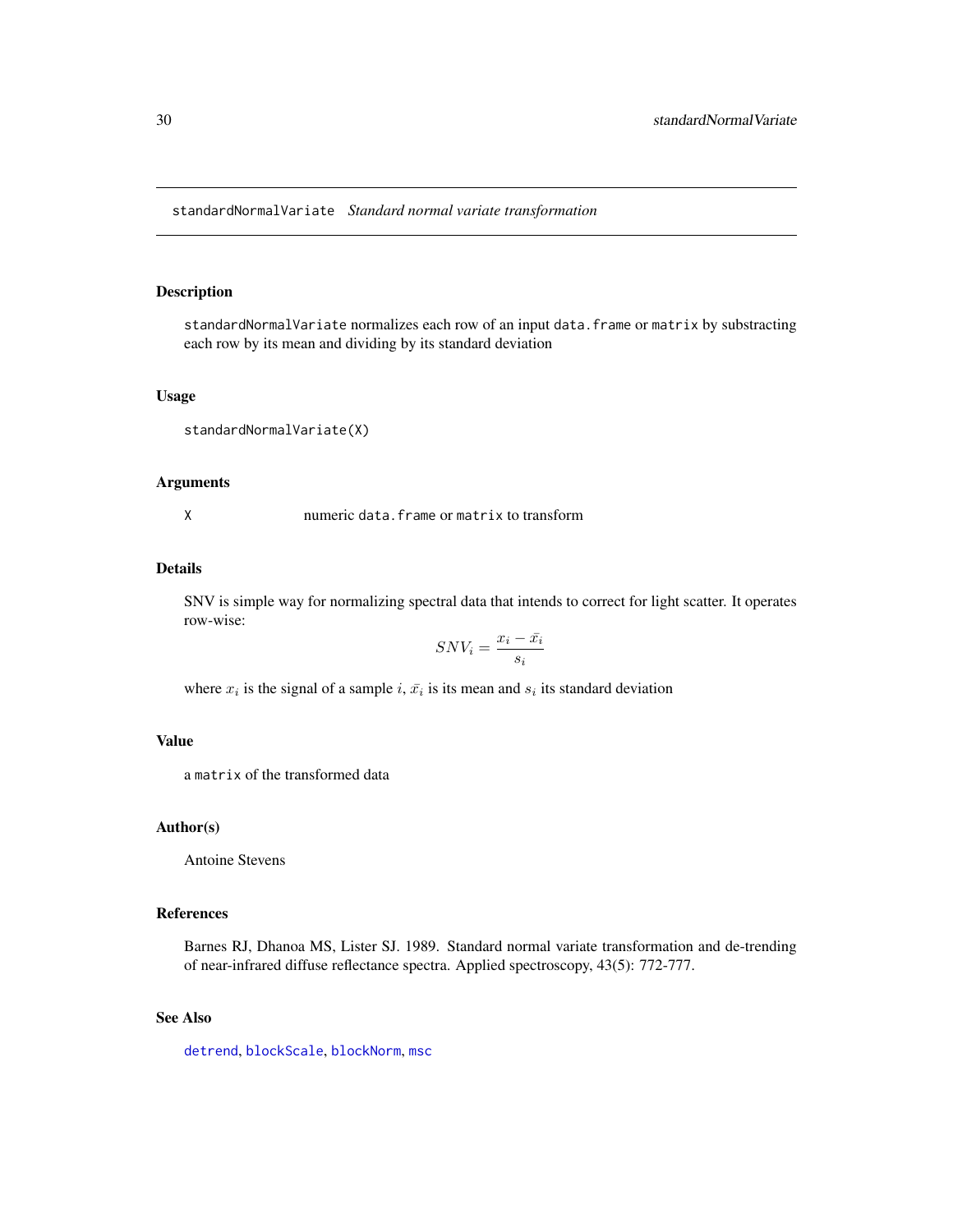# standardNormalVariate 31

# Examples

```
data(NIRsoil)
spc <- 1/10^NIRsoil$spc # conversion to reflectance
snv <- standardNormalVariate(X = spc)
# 10 first snv spectra
matplot(as.numeric(colnames(snv)),t(snv[1:10,]),type='l',xlab='wavelength /nm',ylab='snv')
## Not run:
apply(snv,1,sd) # check
```
## End(Not run)